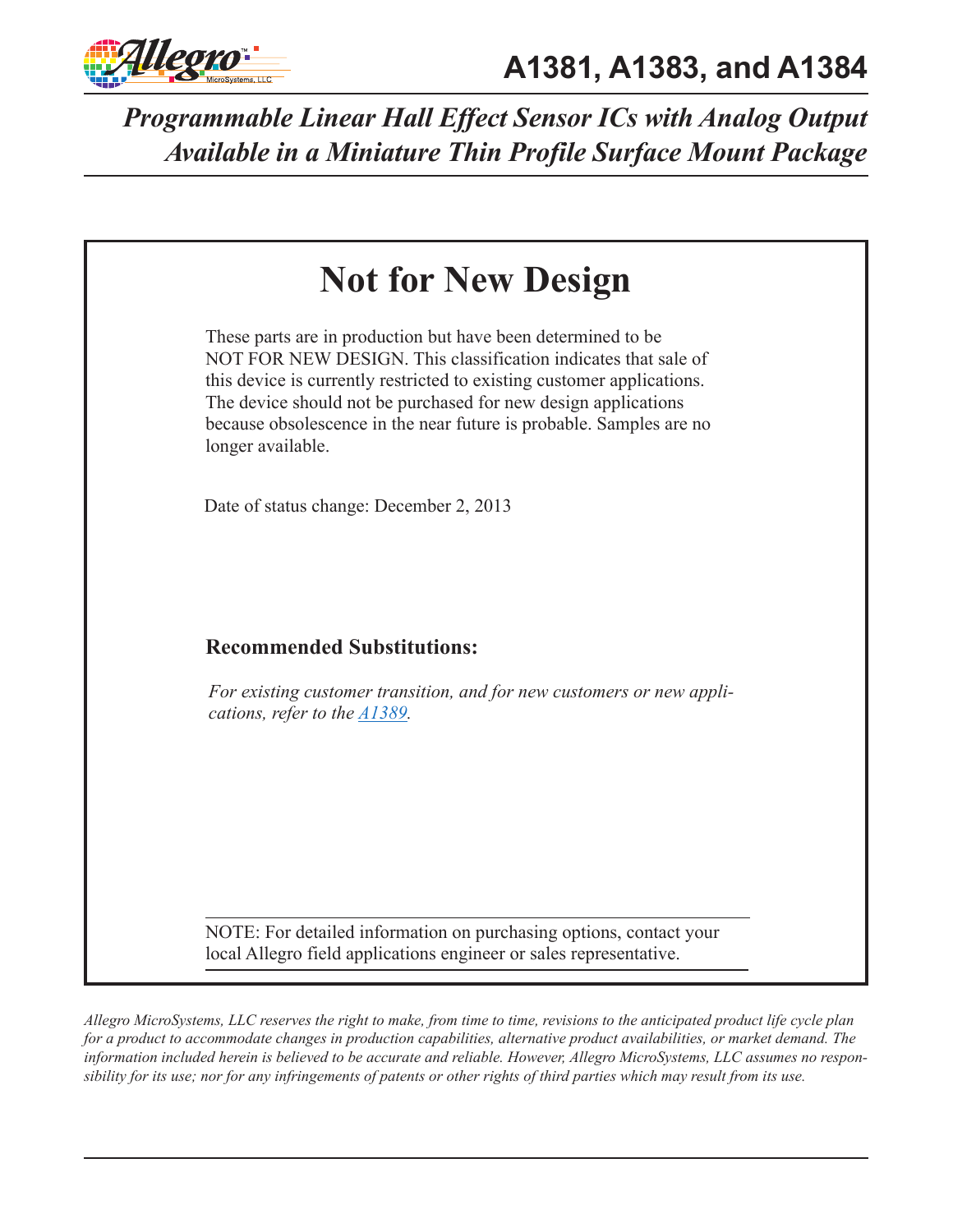

### **Features and Benefits**

- Customer programmable offset, sensitivity, sensitivity temperature coefficient, and polarity
- Programmability at end-of-line
- Ratiometric sensitivity, quiescent voltage output, and clamps for interfacing with application DAC
- Temperature-stable quiescent voltage output and sensitivity
- Precise recoverability after temperature cycling
- Output voltage clamps provide short circuit diagnostic capabilities
- Wide ambient temperature range:  $-40^{\circ}$ C to 150 $^{\circ}$ C
- Immune to mechanical stress
- Miniature package options

## **Packages: 3-pin SOT23W (suffix LH), and 3-pin SIP (suffix UA)**



### **Description**

New applications for linear output Hall effect sensing, such as displacement, angular position, and current measurement, require high accuracy in conjunction with small package size. The Allegro™ A138x family of programmable linear Hall effect sensor ICs was designed specifically to achieve both goals. These temperature-stable devices are available in a miniature surface mount package (SOT23-W) and an ultramini throughhole single-in-line package. The accuracy of these devices is enhanced via programmability on the output pin for end-of-line optimization without the added complexity and cost of a fully programmable device.

These ratiometric Hall effect devices provide a voltage output that is proportional to the applied magnetic field. Both the quiescent voltage output and magnetic sensitivity are useradjustable. The quiescent voltage output can be set around 50% of the supply voltage, and the sensitivity adjusted between 2 mV/G and 9 mV/G over the device family. Programming selections also exist for output polarity and temperature compensation. The features of this linear family make it ideal for high accuracy requirements of automotive and industrial applications, and operate across an extended temperature range,  $-40^{\circ}$ C to  $150^{\circ}$ C.

*Continued on the next page…*



### **Functional Block Diagram**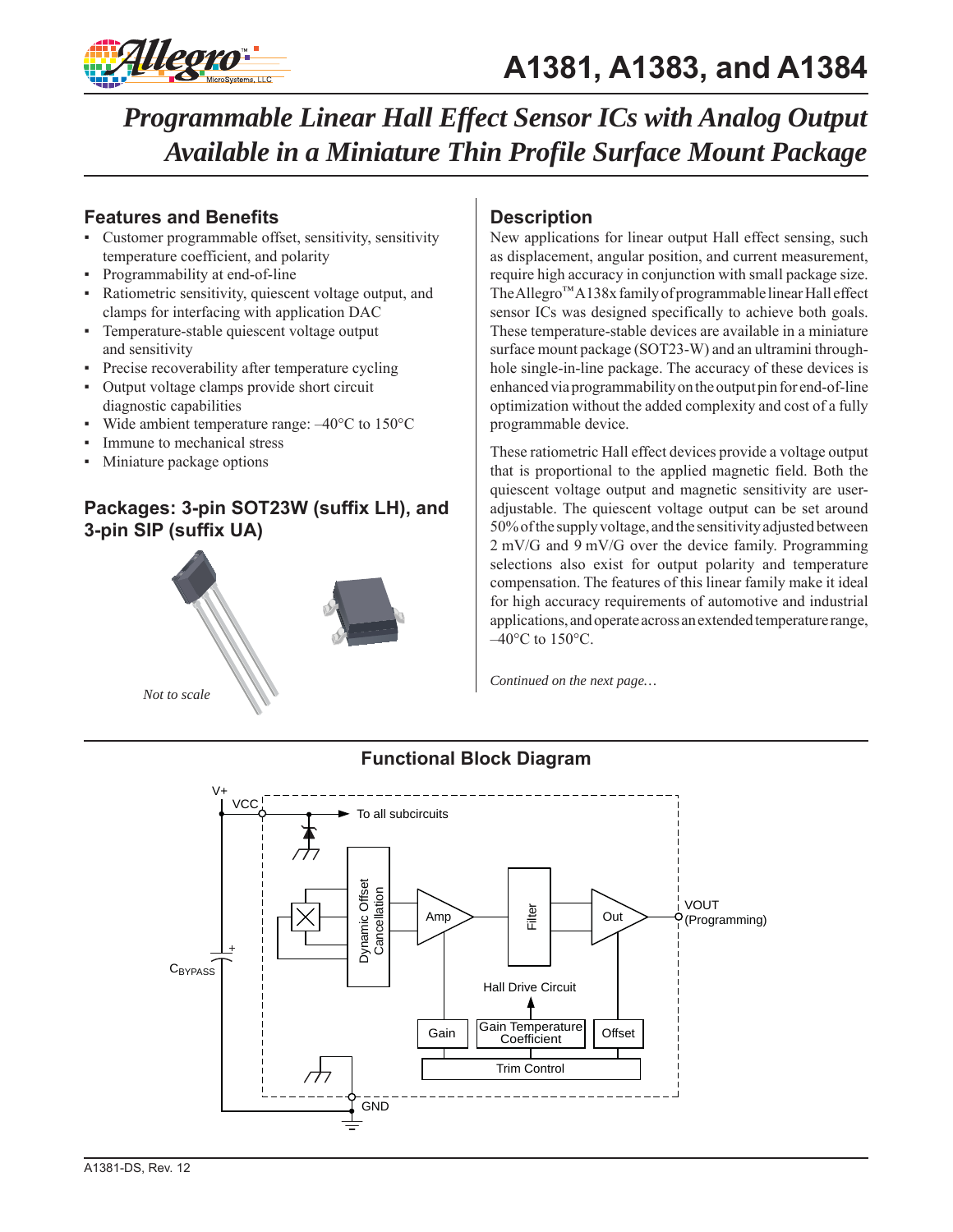### **Description (continued)**

Each BiCMOS monolithic circuit integrates a Hall element, temperature-compensating circuitry to reduce the intrinsic sensitivity drift of the Hall element, a small-signal high-gain amplifier, a clamped low-impedance output stage, and a proprietary dynamic

offset cancellation technique.

The A138x devices are provided in a 3-pin ultramini single-in-line package (UA suffix), and a 3-pin surface mount SOT-23W package (LH suffix).

#### **Selection Guide**

| <b>Part Number</b>        | Packing <sup>1</sup>              | Package       | T <sub>A</sub><br>$(^{\circ}C)$ | <b>Internal Bandwidth</b><br>(kHz) | <b>Sensitivity Range</b><br>(mV/G) |
|---------------------------|-----------------------------------|---------------|---------------------------------|------------------------------------|------------------------------------|
| A1381ELHLI-T <sup>2</sup> | Tape and reel, 3000 pieces/reel   | Surface mount |                                 |                                    |                                    |
| A1381ELHLX-T2             | Tape and reel, 10,000 pieces/reel | Surface mount | $-40$ to 85                     |                                    |                                    |
| A1381EUA-12               | Bulk bag, 500 pieces/bag          | Through hole  |                                 | 12                                 | 6.00 to 9.00                       |
| A1381LLHLI-T2             | Tape and reel, 3000 pieces/reel   | Surface mount |                                 |                                    |                                    |
| A1381ELHLX-T2             | Tape and reel, 10,000 pieces/reel | Surface mount | $-40$ to 150                    |                                    |                                    |
| A1381LUA-I2               | Bulk bag, 500 pieces/bag          | Through hole  |                                 |                                    |                                    |
| A1383ELHLT-T              | Tape and reel, 3000 pieces/reel   | Surface mount | $-40$ to 85                     |                                    |                                    |
| A1383EUA-T                | Bulk bag, 500 pieces/bag          | Through hole  |                                 | 21                                 | 2.75 to 4.25                       |
| A1383LLHLT-T              | Tape and reel, 3000 pieces/reel   | Surface mount | $-40$ to 150                    |                                    |                                    |
| A1383LUA-T                | Bulk bag, 500 pieces/bag          | Through hole  |                                 |                                    |                                    |
| A1384ELHLI-T2             | Tape and reel, 3000 pieces/reel   | Surface mount |                                 |                                    |                                    |
| A1384ELHLX-T2             | Tape and reel, 10,000 pieces/reel | Surface mount | $-40$ to 85                     |                                    |                                    |
| A1384EUA-I <sup>2</sup>   | Bulk bag, 500 pieces/bag          | Through hole  |                                 | 27                                 | 2.00 to 3.00                       |
| A1384LLHLT-T <sup>2</sup> | Tape and reel, 3000 pieces/reel   | Surface mount |                                 |                                    |                                    |
| A1384ELHLX-T <sup>2</sup> | Tape and reel, 10,000 pieces/reel | Surface mount | $-40$ to 150                    |                                    |                                    |
| A1384LUA-T2               | Bulk bag, 500 pieces/bag          | Through hole  |                                 |                                    |                                    |

<sup>1</sup> Contact Allegro for additional packing options.

2 Variant is in production but has been determined to be NOT FOR NEW DESIGN. This classification indicates that sale of the variant is currently restricted to existing customer applications. The variant should not be purchased for new design applications because obsolescence in the near future is probable. Samples are no longer available. Status change: December 3, 2013. Recommended substitute: A1389.

#### **Absolute Maximum Ratings**

| <b>Characteristic</b>                | Symbol            | <b>Notes</b>       | Rating       | <b>Units</b> |
|--------------------------------------|-------------------|--------------------|--------------|--------------|
| Forward Supply Voltage               | $\rm v_{cc}$      |                    | 8            |              |
| Reverse Supply Voltage               | $\rm V_{\rm RCC}$ |                    | $-0.1$       |              |
| Forward Output Voltage               | V <sub>OUT</sub>  |                    | 28           |              |
| Reverse Output Voltage               | $\rm V_{ROUT}$    |                    | $-0.1$       | $\vee$       |
| <b>Output Source Current</b>         | OUT(SOURCE)       | <b>VOUT to GND</b> | 2            | mA           |
| <b>Output Sink Current</b>           | <b>JOUT(SINK)</b> | VCC to VOUT        | 10           | mA           |
| <b>Operating Ambient Temperature</b> | $T_A$             | Range E            | $-40$ to 85  | °C           |
|                                      |                   | Range L            | $-40$ to 150 | °C           |
| Storage Temperature                  | $T_{\text{stg}}$  |                    | $-65$ to 165 | °C           |
| Maximum Junction Temperature         | $T_{\rm d}$ (max) |                    | 165          | °C           |

#### Pin-out Diagrams



|    | <b>Number</b> | Name       | <b>Description</b>                                            |  |  |
|----|---------------|------------|---------------------------------------------------------------|--|--|
| LH | UA            |            |                                                               |  |  |
|    |               | <b>VCC</b> | Input power supply; use bypass capacitor to connect to ground |  |  |
| 3  |               | GND        | Ground                                                        |  |  |
|    |               | VOUT       | Output signal; also used for programming                      |  |  |



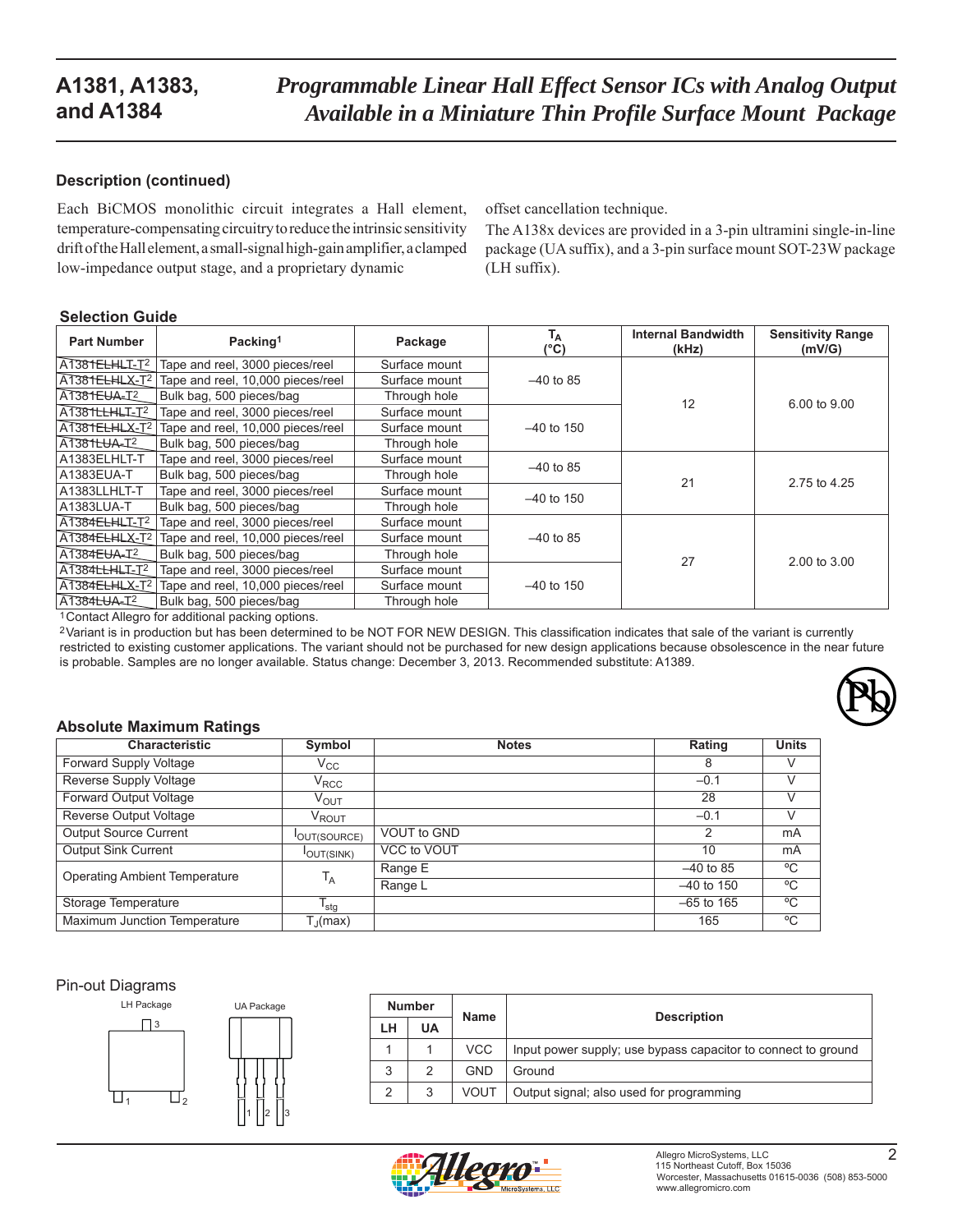| <b>Characteristic</b>             | Symbol                | <b>OPERATING CHARACTERISTICS</b> , valid over full operating temperature range, $T_A$ ; C <sub>BYPASS</sub> = 0.1 µF, V <sub>CC</sub> = 5 V, unless otherwise specified<br><b>Test Conditions</b> |                                                                                                                 | Min.                     | Typ.                     | Max.                              | <b>Units</b> |
|-----------------------------------|-----------------------|---------------------------------------------------------------------------------------------------------------------------------------------------------------------------------------------------|-----------------------------------------------------------------------------------------------------------------|--------------------------|--------------------------|-----------------------------------|--------------|
| ELECTRICAL CHARACTERISTICS        |                       |                                                                                                                                                                                                   |                                                                                                                 |                          |                          |                                   |              |
| Supply Voltage                    | $V_{CC}$              |                                                                                                                                                                                                   |                                                                                                                 | 4.5                      | 5.0                      | 5.5                               | V            |
| <b>Supply Current</b>             | $I_{\rm CC}$          | No load on VOUT                                                                                                                                                                                   |                                                                                                                 |                          | 6.9                      | 8                                 | mA           |
|                                   |                       | A1381                                                                                                                                                                                             | $T_A$ = 25 °C, $C_{BYPASS}$ = open,<br>$C_1$ (of test probe) = 10 pF, Sens = 7.5 mV/G                           | $\overline{\phantom{0}}$ | 32                       | $\overbrace{\phantom{123221111}}$ | μs           |
|                                   |                       | A1382                                                                                                                                                                                             | $T_A$ = 25 °C, $C_{BYPASS}$ = open,<br>$C1$ (of test probe) = 10 pF, Sens = 5.0 mV/G                            | $\qquad \qquad -$        | 27                       |                                   | μs           |
| Power-On Time <sup>1</sup>        | $t_{PO}$              | A1383                                                                                                                                                                                             | $T_A$ = 25 °C, $C_{BYPASS}$ = open,<br>$C1$ (of test probe) = 10 pF, Sens = 3.125 mV/G                          | $\overline{\phantom{m}}$ | 23                       | $\overline{\phantom{0}}$          | μs           |
|                                   |                       | A1384                                                                                                                                                                                             | $T_A$ = 25 °C, $C_{BYPASS}$ = open,<br>$C1$ (of test probe) = 10 pF, Sens = 2.5 mV/G                            | $\overline{\phantom{m}}$ | 19                       | $\overline{\phantom{0}}$          | μs           |
| Delay to Clamp <sup>1</sup>       | $t_{CLP}$             |                                                                                                                                                                                                   | $T_A$ = 25°C, C <sub>L</sub> = 10 nF                                                                            |                          | 30                       |                                   | μs           |
| Supply Zener Clamp Voltage        | $V_{Z}$               |                                                                                                                                                                                                   | $T_A = 25^{\circ}C$ , $I_{CC} = 11$ mA                                                                          | 6                        | 8.3                      |                                   | $\vee$       |
|                                   |                       | A1381                                                                                                                                                                                             |                                                                                                                 |                          | 12                       |                                   | kHz          |
|                                   |                       | A1382                                                                                                                                                                                             | Small signal -3 dB                                                                                              |                          | 17                       |                                   | kHz          |
| Internal Bandwidth                | $BW_i$                | A1383                                                                                                                                                                                             |                                                                                                                 |                          | 21                       |                                   | kHz          |
|                                   |                       | A1384                                                                                                                                                                                             |                                                                                                                 |                          | 27                       |                                   | kHz          |
| Chopping Frequency <sup>2</sup>   | $f_{\rm C}$           | $T_A = 25^{\circ}C$                                                                                                                                                                               |                                                                                                                 |                          | 170                      |                                   | kHz          |
| OUTPUT CHARACTERISTICS            |                       |                                                                                                                                                                                                   |                                                                                                                 |                          |                          |                                   |              |
|                                   |                       | A1381                                                                                                                                                                                             | $T_A = 25^{\circ}C$ ; $C_L = 10$ nF,<br>Sens = 7.5 mV/G; no external filter                                     | $\qquad \qquad -$        | 34                       | $\overline{\phantom{0}}$          | mV           |
|                                   |                       | A1382                                                                                                                                                                                             | $T_A = 25^{\circ}C$ ; $C_L = 10$ nF,<br>Sens = 5.0 mV/G; no external filter                                     |                          | 27                       |                                   | mV           |
| Noise (peak to peak)              | $V_{N(p-p)}$          | A1383                                                                                                                                                                                             | $T_A = 25^{\circ}C$ ; $C_L = 10$ nF,<br>Sens = 3.125 mV/G; no external filter                                   | $\qquad \qquad -$        | 20                       |                                   | mV           |
|                                   |                       | A1384                                                                                                                                                                                             | $T_A = 25^{\circ}C$ ; C <sub>1</sub> = 10 nF,<br>Sens = 2.5 mV/G; no external filter                            | $\overline{\phantom{m}}$ | 18                       |                                   | mV           |
|                                   |                       |                                                                                                                                                                                                   | $T_A = 25^{\circ}$ C; Sens = 2.5 mV/G; external 2 kHz low<br>pass filter with R = $1.69$ k $\Omega$ , C = 47 nF |                          | 4.7                      |                                   | mV           |
| DC Output Resistance              | $R_{OUT}$             |                                                                                                                                                                                                   |                                                                                                                 | $\overline{\phantom{0}}$ | < 1                      |                                   | Ω            |
|                                   |                       | <b>VOUT to VCC</b>                                                                                                                                                                                |                                                                                                                 | 4.7                      | $\overline{\phantom{0}}$ |                                   | $k\Omega$    |
| <b>Output Load Resistance</b>     | $R_L$                 | <b>VOUT to GND</b>                                                                                                                                                                                |                                                                                                                 | 4.7                      | $\overline{\phantom{0}}$ |                                   | $k\Omega$    |
| <b>Output Load Capacitance</b>    | $\mathrm{C_{L}}$      | <b>VOUT to GND</b>                                                                                                                                                                                |                                                                                                                 | $\qquad \qquad -$        | $\qquad \qquad -$        | 10                                | nF           |
| Phase Shift <sup>3</sup>          | ΔΦ                    | No load on VOUT, magnetic input signal frequency =<br>1 kHz, with 1 $V_{(p-p)}$ output signal                                                                                                     |                                                                                                                 | $\overline{\phantom{0}}$ | 3                        | $\qquad \qquad -$                 | deg.         |
| Output Voltage Clamp <sup>4</sup> | $V_{CLP(HIGH)}$       |                                                                                                                                                                                                   | $T_A$ = 25°C, B = 600 G, Sens = 5.0 mV/G,<br>$R_L$ = 10 k $\Omega$ (VOUT to GND)                                | 4.35                     | 4.5                      | 4.65                              | V            |
|                                   | V <sub>CLP(LOW)</sub> |                                                                                                                                                                                                   | $T_A$ = 25°C, B = -600 G, Sens = 5.0 mV/G,<br>$R_1 = 10 k\Omega$ (VCC to VOUT)                                  | 0.40                     | 0.55                     | 0.70                              | V            |
| Output Slew Rate                  | <b>SR</b>             | $C_1 = 10 \text{ nF}$                                                                                                                                                                             |                                                                                                                 | $\overline{\phantom{0}}$ | 175                      | $\overline{\phantom{0}}$          | V/ms         |

**OPERATING CHARACTERISTICS**, valid over full operating temperature range, T<sub>A</sub>; C<sub>BYPASS</sub>= 0.1 µF, V<sub>CC</sub> = 5 V, unless otherwise specified

*Continued on the next page...*

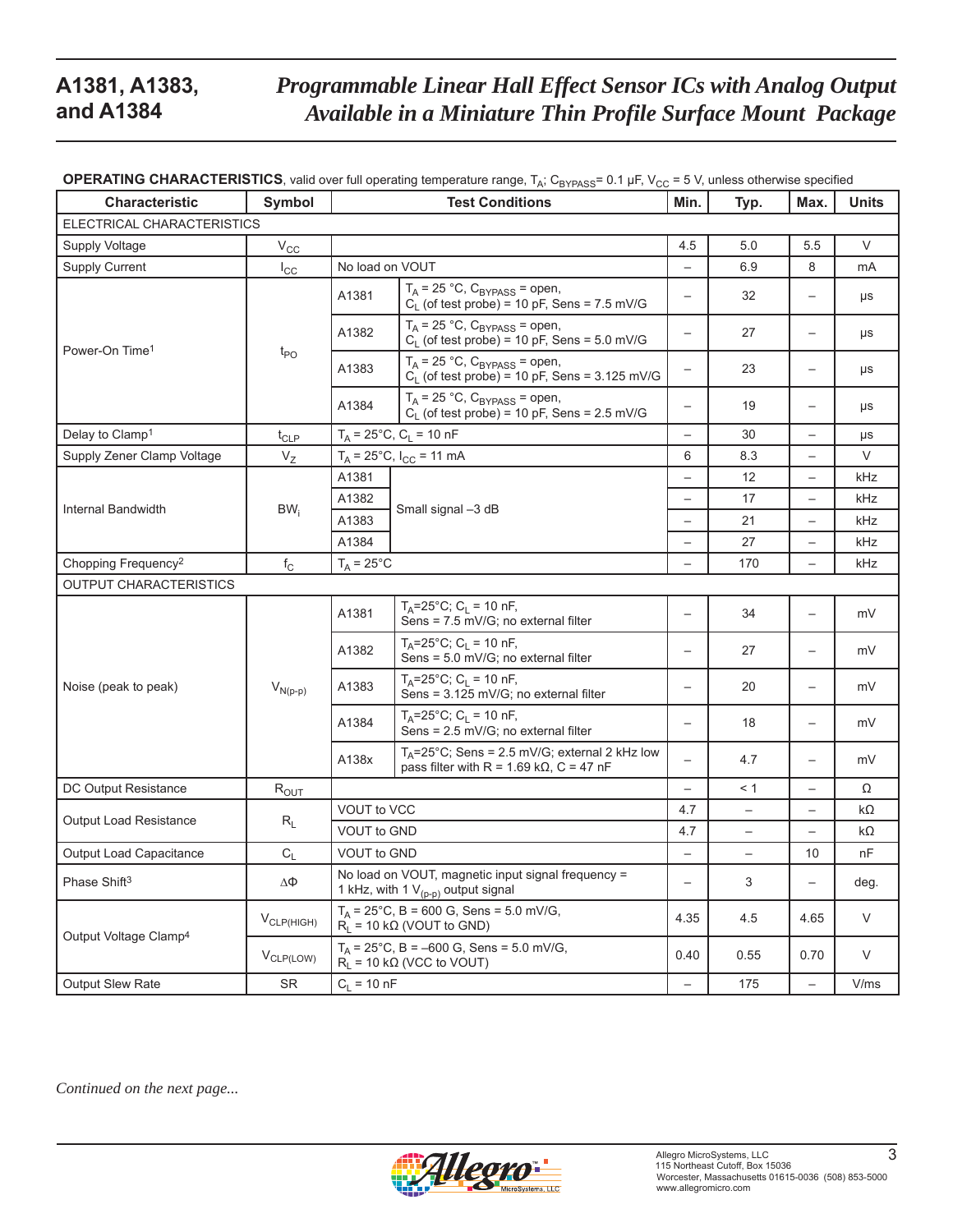# *Programmable Linear Hall Effect Sensor ICs with Analog Output Available in a Miniature Thin Profile Surface Mount Package*

| <b>Characteristic</b>                                                        | <b>Symbol</b>            | ית י- ט<br>- มากงง<br><b>Test Conditions</b> |                          | ◡<br>Typ.                           | Max.                     | <b>Units</b> |
|------------------------------------------------------------------------------|--------------------------|----------------------------------------------|--------------------------|-------------------------------------|--------------------------|--------------|
| PRE-PROGRAMMING TARGET5                                                      |                          |                                              |                          |                                     |                          |              |
| Pre-Programming Quiescent<br><b>Voltage Output</b>                           | $V_{OUT(Q)init}$         | $B = 0 G$ , $T_A = 25^{\circ}C$              | $\overline{\phantom{0}}$ | 2.1                                 | $\overline{\phantom{0}}$ | V            |
|                                                                              |                          | A1381                                        | $\overline{\phantom{0}}$ | 4.2                                 |                          | mV/G         |
| Pre-Programming Sensitivity                                                  |                          | A1382<br>$T_A = 25^{\circ}C$                 | $\overline{\phantom{0}}$ | 2.9                                 | $\overline{\phantom{0}}$ | mV/G         |
|                                                                              | Sensinit                 | A1383                                        |                          | 2.1                                 |                          | mV/G         |
|                                                                              |                          | A1384                                        |                          | 1.4                                 | $\overline{\phantom{0}}$ | mV/G         |
| Pre-Programming Sensitivity<br>Temperature Coefficient <sup>6</sup>          | <b>TC</b> Sensinit       | $T_A$ = 150 $^{\circ}$ C                     | $\overline{\phantom{0}}$ | $-0.05$                             |                          | $\%$ /°C     |
| QUIESCENT VOLTAGE OUTPUT PROGRAMMING                                         |                          |                                              |                          |                                     |                          |              |
| Quiescent Voltage Output<br>Range <sup>4,7</sup>                             | $V_{OUT(Q)}$             | $B = 0 G$ , $T_A = 25^{\circ}C$              | 2.3                      | $\overline{\phantom{0}}$            | 2.6                      | V            |
| Quiescent Voltage Output<br><b>Programming Bits</b>                          |                          |                                              | $\overline{\phantom{0}}$ | 6                                   |                          | bit          |
| Average Quiescent Voltage<br>Output Step Size <sup>8,9</sup>                 | $Step_{VOUT(Q)}$         | $T_A = 25^{\circ}C$                          | 8                        | 11.5                                | 15                       | mV           |
| Quiescent Voltage Output<br>Programming Resolution <sup>10</sup>             | Err <sub>PGVOUT(Q)</sub> | $T_A = 25^{\circ}C$                          |                          | $Step_{VOUT(Q)} x$<br>±0.5          |                          | mV           |
| SENSITIVITY PROGRAMMING                                                      |                          |                                              |                          |                                     |                          |              |
|                                                                              |                          | A1381                                        | 6.00                     | $\overline{\phantom{0}}$            | 9.00                     | mV/G         |
| Sensitivity Range <sup>4,11</sup>                                            | Sens                     | A1382<br>$T_A = 25^{\circ}C$                 | 4.00                     | $\overline{\phantom{0}}$            | 6.25                     | mV/G         |
|                                                                              |                          | A1383                                        | 2.75                     | $\overline{\phantom{0}}$            | 4.25                     | mV/G         |
|                                                                              |                          | A1384                                        | 2.00                     | $\overline{\phantom{0}}$            | 3.00                     | mV/G         |
| Sensitivity Programming Bits                                                 |                          |                                              |                          | 6                                   | $\overline{\phantom{0}}$ | bit          |
|                                                                              |                          | A1381                                        | 90                       | 110                                 | 130                      | $\mu$ V/G    |
| Average Sensitivity Step Size <sup>8,9</sup>                                 | $\rm Step_{SENS}$        | A1382<br>$T_A = 25^{\circ}C$                 | 55                       | 75                                  | 95                       | µV/G         |
|                                                                              |                          | A1383                                        | 35                       | 55                                  | 75                       | $\mu$ V/G    |
|                                                                              |                          | A1384                                        | 28                       | 35                                  | 42                       | $\mu$ V/G    |
| Sensitivity Programming<br>Resolution <sup>10</sup>                          | Err <sub>PGSENS</sub>    | $T_A = 25^{\circ}C$                          |                          | Step $_{\rm SENS}$ $\times$<br>±0.5 |                          | mV/G         |
| SENSITIVITY TC PROGRAMMING                                                   |                          |                                              |                          |                                     |                          |              |
| Sensitivity Temperature Coef-<br>ficient Range <sup>6</sup>                  | ${\tt TC}_{\tt Sens}$    | $T_A$ = 150 $^{\circ}$ C                     | 0.00                     | $\overline{\phantom{0}}$            | 0.095                    | $\%$ /°C     |
| Sensitivity Temperature Coef-<br>ficient Programming Bits                    |                          |                                              |                          | 3                                   |                          | bit          |
| Average Sensitivity Tempera-<br>ture Coefficient Step Size <sup>6</sup>      | Step <sub>TCSENS</sub>   | $T_A = 150^{\circ}C$                         | $\qquad \qquad -$        | 0.03                                |                          | $\%$ /°C     |
| Sensitivity Temperature Coeffi-<br>cient Programming Resolution <sup>6</sup> | Err <sub>PGTCSENS</sub>  | $T_A$ = 150 $^{\circ}$ C                     | $\overline{\phantom{0}}$ | Step <sub>TCSENS</sub> x<br>±0.5    | $\equiv$                 | %/°C         |

**OPERATING CHARACTERISTICS (continued)**, valid over full operating temperature range, T<sub>A</sub>; C<sub>RYPASS</sub>= 0.1 μF, V<sub>CC</sub> = 5 V, unless otherwise specified

*Continued on the next page...*

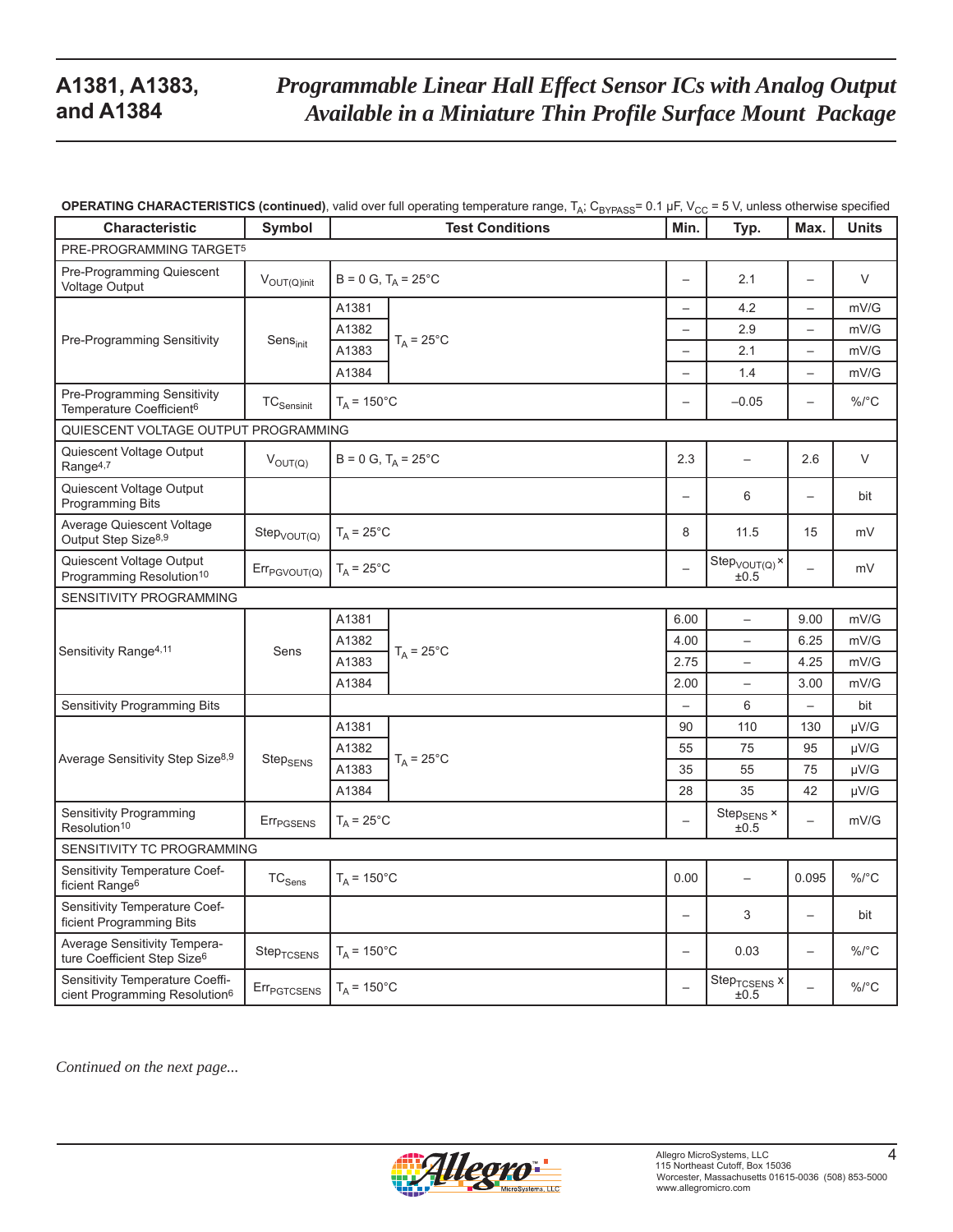#### **OPERATING CHARACTERISTICS (continued)**, valid over full operating temperature range,  $T_A$ ; C<sub>BYPASS</sub>= 0.1 µF, V<sub>CC</sub> = 5 V, unless otherwise specified

| <b>Characteristic</b>                                        | Symbol                                | <b>Test Conditions</b>                  | $\cdots$<br>Min.  | Typ.                     | Max.                     | <b>Units</b>  |
|--------------------------------------------------------------|---------------------------------------|-----------------------------------------|-------------------|--------------------------|--------------------------|---------------|
| POLARITY PROGRAMMING                                         |                                       |                                         |                   |                          |                          |               |
| Polarity Programming Bit <sup>12</sup>                       | POL                                   |                                         |                   | 1                        |                          | bit           |
| <b>LOCK BIT PROGRAMMING</b>                                  |                                       |                                         |                   |                          |                          |               |
| Overall Programming Lock Bit                                 | <b>LOCK</b>                           |                                         |                   |                          |                          | bit           |
| <b>ERROR COMPONENTS</b>                                      |                                       |                                         |                   |                          |                          |               |
| <b>Linearity Sensitivity Error</b>                           | Lin <sub>ERR</sub>                    |                                         |                   | ±1.5                     | $\overline{\phantom{0}}$ | $\frac{0}{0}$ |
| <b>Symmetry Sensitivity Error</b>                            | $Sym_{ERR}$                           |                                         | $\qquad \qquad$   | ±1.5                     | $\overline{\phantom{0}}$ | $\frac{0}{0}$ |
| Ratiometry Quiescent Voltage<br>Output Error <sup>13</sup>   | Rat <sub>ERRVOUT(Q)</sub>             |                                         |                   | ±1.5                     |                          | $\frac{0}{0}$ |
| Ratiometry Sensitivity Error <sup>13</sup>                   | $\mathsf{Rat}_{\mathsf{ERRSens}}$     |                                         | $\qquad \qquad -$ | ±1.5                     | $\overline{\phantom{0}}$ | $\frac{0}{0}$ |
| Ratiometry Clamp Error <sup>14</sup>                         | $\mathsf{Rat}_{\mathsf{ERRCLP}}$      | $T_A = 25^{\circ}C$                     | $\qquad \qquad -$ | ±1.5                     |                          | $\frac{0}{0}$ |
| DRIFT CHARACTERISTICS                                        |                                       |                                         |                   |                          |                          |               |
|                                                              |                                       | A1381                                   | $\qquad \qquad -$ |                          | ±60                      | mV            |
| Quiescent Voltage Output Drift                               |                                       | A1382<br>$T_A$ = 150 $^{\circ}$ C       | $\qquad \qquad$   |                          | ±50                      | mV            |
| Through Temperature Range                                    | $\Delta V_{OUT(Q)}$                   | A1383                                   | $\qquad \qquad$   |                          | ±40                      | mV            |
|                                                              |                                       | A1384                                   | $\qquad \qquad -$ | $\overline{\phantom{0}}$ | ±40                      | mV            |
| Sensitivity Drift Through<br>Temperature Range <sup>15</sup> | $\Delta$ Sens <sub>TC</sub>           |                                         | $\qquad \qquad -$ | ±3                       | $\overline{\phantom{m}}$ | $\%$          |
| Sensitivity Drift Due to Package<br>Hysteresis <sup>1</sup>  | $\Delta \mathsf{Sens}_{\mathsf{PKG}}$ | $T_A$ = 25°C; after temperature cycling | $\qquad \qquad -$ | ±2                       |                          | $\frac{0}{0}$ |

1See Characteristic Definitions section.

 ${}^{2}f_{C}$  varies up to approximately ± 20% over the full operating ambient temperature range, T<sub>A</sub>, and process. 3Unit of measure (phase degrees) in reference to the magnetic input signal.

<sup>4</sup>Sens, V<sub>OUT(Q)</sub>, V<sub>CLP(LOW)</sub>, and V<sub>CLP(HIGH)</sub> scale with V<sub>CC</sub> due to ratiometry.<br><sup>5</sup>Raw device characteristic values before any programming.

6Programmed at 150°C and calculated relative to 25°C.

<sup>7</sup>V<sub>OUT(Q)</sub>(max) is the value available with all programming fuses blown (maximum programming code set). The V<sub>OUT(Q)</sub> range is the total range from<br>V<sub>OUT(Q)init</sub> up to and including V<sub>OUT(Q)</sub>(max). See Characteristic De

<sup>8</sup>Step size is larger than required, in order to provide for manufacturing spread. See Characteristic Definitions section.

9Non-ideal behavior in the programming DAC can cause the step size at each significant bit rollover code to be greater than twice the maximum

specified value of Step<sub>VOUT(Q)</sub> , Step<sub>SENS</sub> , or Step<sub>TCSENS</sub>.<br><sup>10</sup>Overall programming value accuracy. See Characteristic Definitions section.

<sup>11</sup>Sens(max) is the value available with all programming fuses blown (maximum programming code set). Sens range is the total range from Sens<sub>init</sub> up to and including Sens(max). See Characteristic Definitions section.

<sup>12</sup>Default polarity is for V<sub>OUT</sub> voltage to increase with a positive (south polarity) field applied to the branded face of the device.<br><sup>13</sup>Percent change from actual value at V<sub>CC</sub> = 5 V, for a given temperature, over t

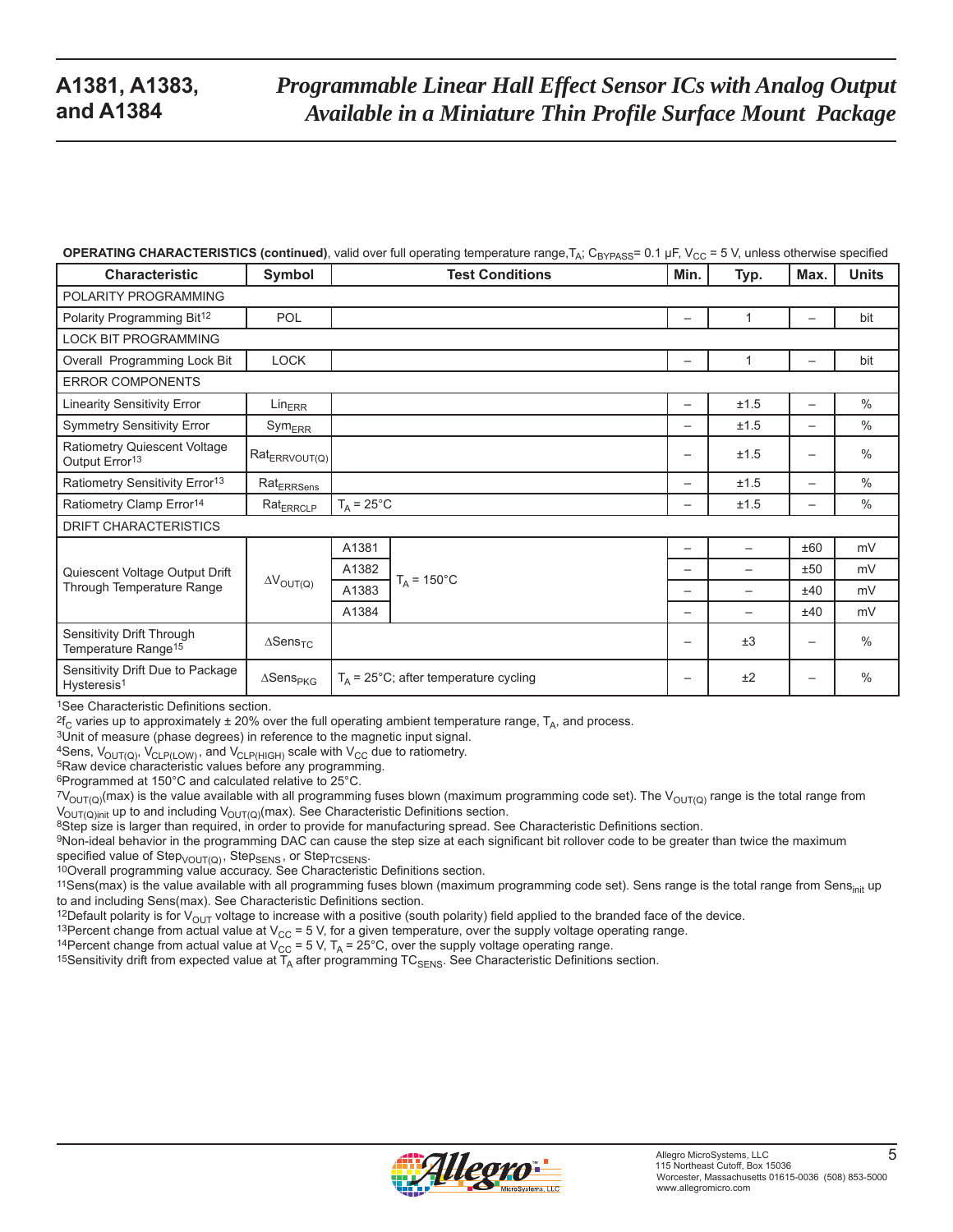#### **THERMAL CHARACTERISTICS may require derating at maximum conditions, see application information**

| <b>Characteristic</b>      | <b>Symbol</b>   | <b>Test Conditions*</b>                                                                                   | Value | Units l |
|----------------------------|-----------------|-----------------------------------------------------------------------------------------------------------|-------|---------|
| Package Thermal Resistance |                 | Package LH, 1-layer PCB with copper limited to solder pads                                                | 228   | °C/W I  |
|                            | $R_{\theta JA}$ | Package LH, 2-layer PCB with 0.463 in. <sup>2</sup> of copper area each side<br>connected by thermal vias | 110   | °C/W    |
|                            |                 | Package UA, 1-layer PCB with copper limited to solder pads                                                | 165   | °C/W I  |

Power Derating Curve

\*Additional thermal information available on Allegro website.







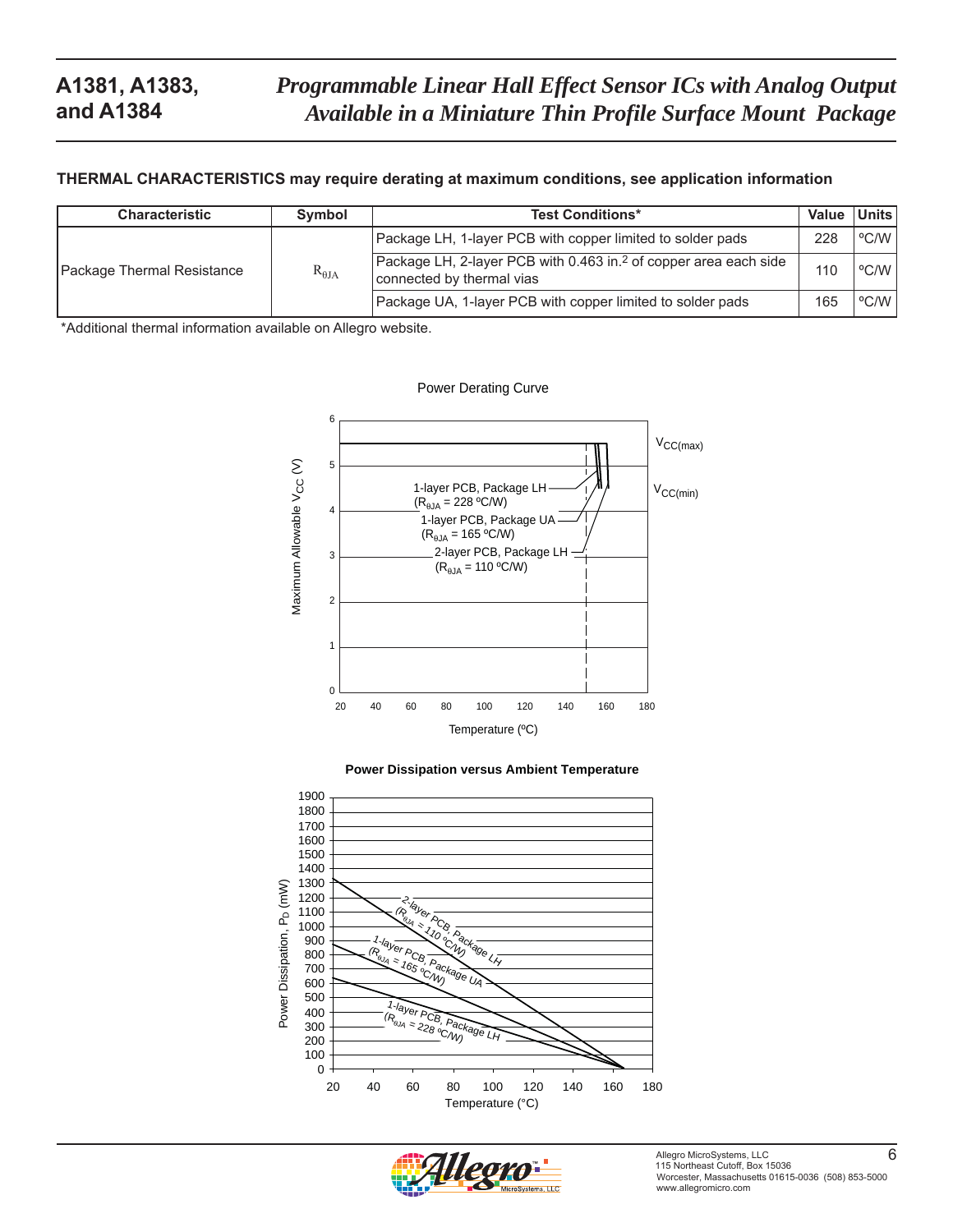*Programmable Linear Hall Effect Sensor ICs with Analog Output Available in a Miniature Thin Profile Surface Mount Package* 

## Characteristic Definitions

**Power-On Time** When the supply is ramped to its operating voltage, the device requires a finite time to power its internal components before responding to an input magnetic field. Power-On Time,  $t_{PO}$ , is defined as: the time it takes for the output voltage to settle within  $\pm 10\%$  of its steady state value under an applied magnetic field, after the power supply has reached its minimum specified operating voltage,  $V_{CC}(min)$ , as shown in the following chart.



**Delay to Clamp** A large magnetic input step may cause the clamp to overshoot its steady state value. The Delay to Clamp,  $t_{\text{CLP}}$ , is defined as: the time it takes for the output voltage to settle within  $\pm 1\%$  of its steady state value, after initially passing through its steady state voltage, as shown in the following chart.



**Quiescent Voltage Output** In the quiescent state (no significant magnetic field:  $B = 0$  G), the output,  $V_{\text{OUT(O)}}$ , has a constant ratio to the supply voltage,  $V_{CC}$ , throughout the entire operating ranges of  $V_{CC}$  and ambient temperature,  $T_A$ .

**Quiescent Voltage Output Range** The quiescent voltage output,  $V_{\text{OUT(O)}}$ , can be programmed around its nominal value of 2.5 V, within the quiescent voltage range limits:  $V_{\text{OUT}(O)}(\text{min})$  and  $V_{\text{OUT(0)}}$ (max). The available programming range for  $V_{\text{OUT(0)}}$ falls within the distributions of the initial,  $V_{\text{OUT}(Q)\text{init}}$ , and the maximum programming code for setting  $V_{\text{OUT(O)}}$ , as shown in the following diagram.



**Average Quiescent Voltage Output Step Size** The average quiescent voltage output step size for a single device is determined using the following calculation:

$$
Step_{\text{VOUT(Q)}} = \frac{V_{\text{OUT(Q)}\text{maxcode}} - V_{\text{OUT(Q)}\text{init}}}{2^{n} - 1} \tag{1}
$$

where:

*n* is the number of available programming bits in the trim range,

2*n*–1 is the value of the maximum programming code in the range, and

 $V_{\text{OUT}(Q)\text{maxcode}}$  is the quiescent voltage output at code  $2^n-1$ .

**Quiescent Voltage Output Programming Resolution** The programming resolution for any device is half of its programming step size. Therefore, the typical programming resolution will be:

$$
Err_{PGVOUT(Q)}(typ) = 0.5 \times Step_{VOUT(Q)}(typ) \quad . \tag{2}
$$

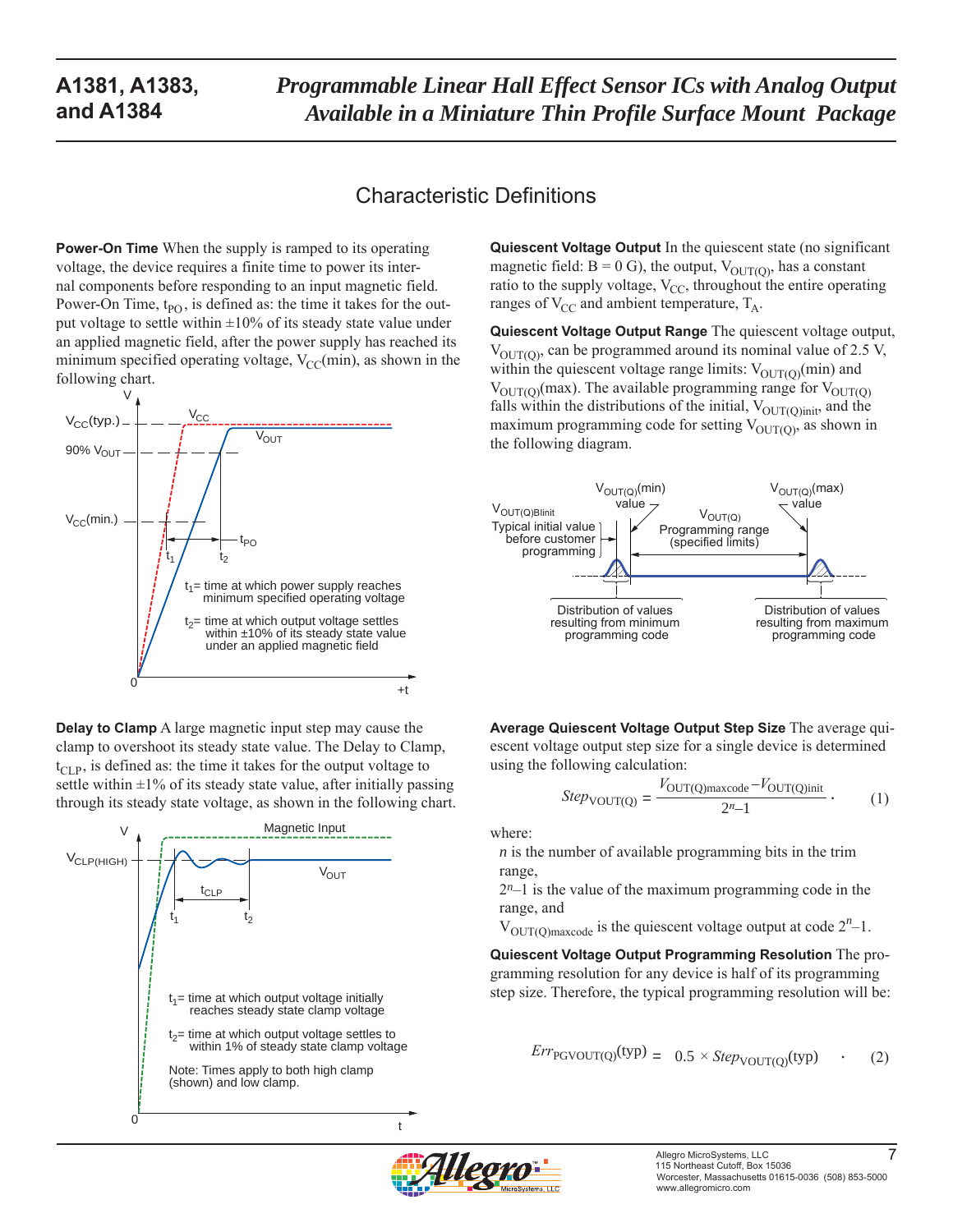#### **Quiescent Voltage Output Drift Through Temperature Range**

Due to internal component tolerances and thermal considerations, the quiescent voltage output,  $V_{\text{OUT(0)}}$ , may drift from its nominal value over the operating ambient temperature,  $T_A$ . For purposes of specification, the Quiescent Voltage Output Drift Through Temperature Range,  $\Delta V_{\text{OUT}(Q)}$  (mV), is defined as:

$$
\Delta V_{\text{OUT(Q)}} = V_{\text{OUT(Q)(TA)}} - V_{\text{OUT(Q)(25°C)}} \quad . \tag{3}
$$

**Sensitivity** The presence of a south polarity magnetic field, perpendicular to the branded surface of the package face, increases the output voltage from its quiescent value toward the supply voltage rail (assuming that the polarity bit, POL, is in its initial state of logic 0). The amount of the output voltage increase is proportional to the magnitude of the magnetic field applied. Conversely, the application of a north polarity field decreases the output voltage from its quiescent value. This proportionality is specified as the magnetic sensitivity, Sens (mV/G), of the device, and it is defined as:

$$
Sens = \frac{V_{\text{OUT(BPOS)}} - V_{\text{OUT(BNEG)}}}{BPOS - BNEG} \quad , \tag{4}
$$

where BPOS and BNEG are two magnetic fields with opposite polarities.

**Sensitivity Range** The magnetic sensitivity, Sens, can be programmed around its nominal value, 2.5 to 7.5 mV/G depending on device type, within the sensitivity range limits: Sens(min) and Sens(max). Refer to the Quiescent Voltage Output Range section for a conceptual explanation of how value distributions and ranges are related.

**Average Sensitivity Step Size** Refer to the Average Quiescent Voltage Output Step Size section for a conceptual explanation.

**Sensitivity Programming Resolution** Refer to the Quiescent Voltage Output Programming Resolution section for a conceptual explanation.

**Sensitivity Temperature Coefficient** Device sensitivity changes as temperature changes, with respect to its programmed sensitivity temperature coefficient, TC<sub>SENS</sub>. TC<sub>SENS</sub> is programmed at 150°C, and calculated relative to the nominal sensitivity programming temperature of 25 $\rm ^{\circ}C$ . TC<sub>SENS</sub> (%/ $\rm ^{\circ}C$ ) is defined as:

$$
TC_{\text{Sens}} = \left(\frac{\text{Sens}_{\text{T2}} - \text{Sens}_{\text{T1}}}{\text{Sens}_{\text{T1}}} \times 100\% \right) \left(\frac{1}{T2 - T1}\right) \tag{5}
$$

where T1 is the nominal Sens programming temperature of 25<sup>o</sup>C, and T2 is the  $TC_{SENS}$  programming temperature of 150 $°C$ . The ideal value of Sens over the full ambient temperature range, Sens<sub>IDEAL(TA)</sub>, is defined as:

$$
Sens_{\text{IDEAL(TA)}} = Sens_{\text{T1}} [100\% + TC_{\text{SENS}} (T_A - T I)] \quad (6)
$$

**Sensitivity Temperature Coefficient Range** The magnetic sensitivity temperature coefficient can be programmed within its limits:  $TC<sub>Sens</sub>(max)$  and  $TC<sub>Sens</sub>(min)$ . Refer to the Quiescent Voltage Output Range section for a conceptual explanation of how value distributions and ranges are related.

**Average Sensitivity Temperature Coefficient Step Size** Refer to the Average Quiescent Voltage Output Step Size section for a conceptual explanation.

**Sensitivity Temperature Coefficient Programming Resolution** Refer to the Quiescent Voltage Output Programming Resolution section for a conceptual explanation.

**Sensitivity Drift Through Temperature Range** Second order sensitivity temperature coefficient effects cause the magnetic sensitivity, Sens, to drift from its ideal value over the operating ambient temperature range,  $T_A$ . For purposes of specification, the sensitivity drift through temperature range, ∆Sens<sub>TC</sub>, is defined as:

$$
\Delta Sens_{\text{TC}} = \frac{Sens_{\text{TA}} - Sens_{\text{IDEAL(TA)}}}{Sens_{\text{IDEAL(TA)}}} \times 100\% \quad . \tag{7}
$$

**Sensitivity Drift Due to Package Hysteresis** Package stress and relaxation can cause the device sensitivity at  $T_A = 25^{\circ}C$  to change during and after temperature cycling.

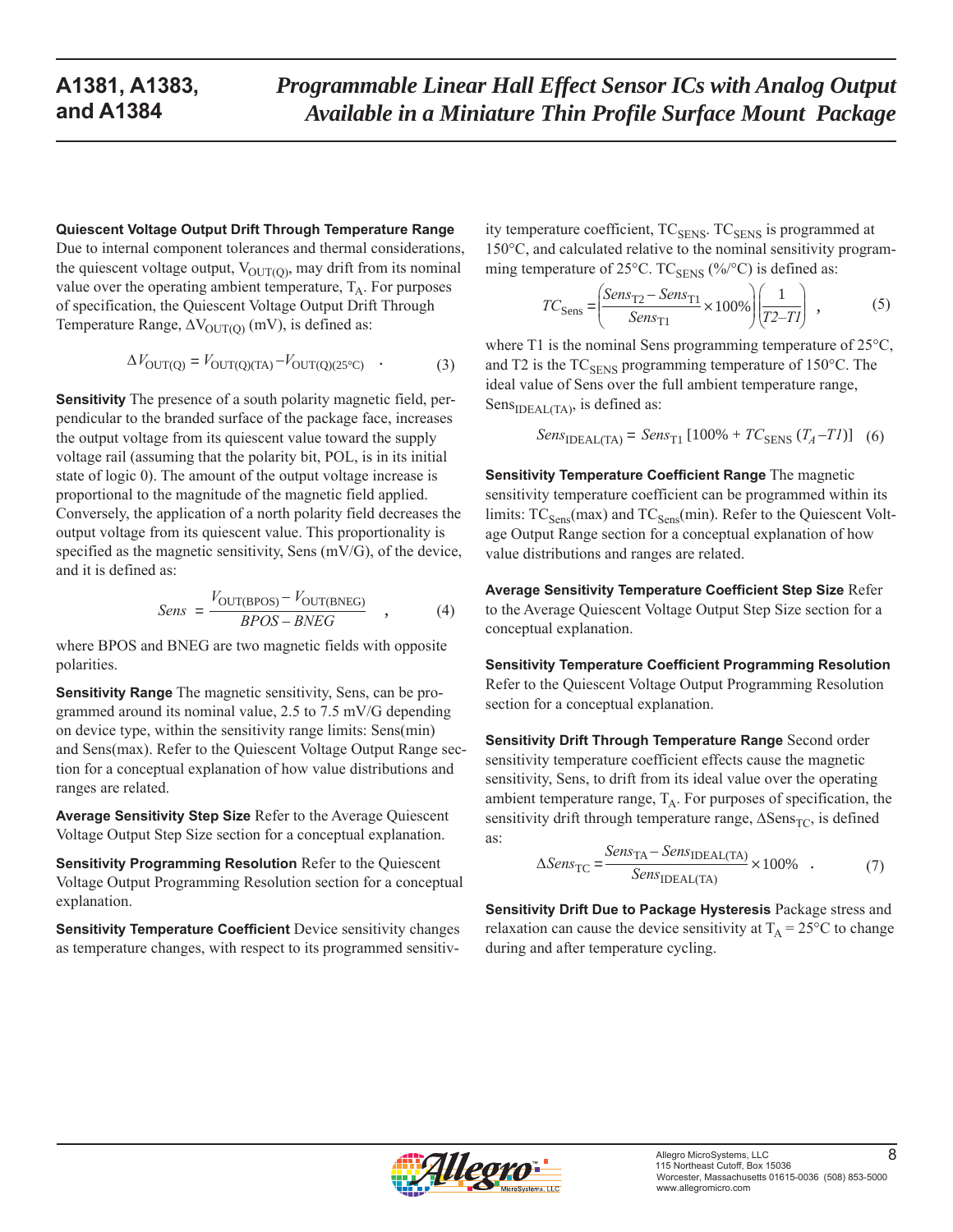For purposes of specification, the sensitivity drift due to package hysteresis,  $\Delta$ Sens<sub>PKG</sub>, is defined as:

$$
\Delta Sens_{PKG} = \frac{Sens_{(25^{\circ}C)2} - Sens_{(25^{\circ}C)1}}{Sens_{(25^{\circ}C)1}} \times 100\% , \qquad (8)
$$

where  $Sens_{(25^{\circ}C)1}$  is the programmed value of sensitivity at T<sub>A</sub> = 25°C, and Sens<sub>(25°C)2</sub> is the value of sensitivity at  $T_A = 25$ °C, after temperature cycling  $T_A$  up to 150°C, down to -40°C, and back to up 25°C.

**Linearity Sensitivity Error** The 138x family is designed to provide a linear output in response to a ramping applied magnetic field. Consider two magnetic fields, B1 and B2. Ideally, the sensitivity of a device is the same for both fields, for a given supply voltage and temperature. Linearity error is present when there is a difference between the sensitivities measured at B1 and B2.

Linearity Error is calculated separately for the positive  $(Lin_{ERRPOS})$  and negative ( $Lin_{ERRNEG}$ ) applied magnetic fields. Linearity error (%) is measured and defined as:

$$
LinERRPOS = \left(1 - \frac{SensBPOS2}{SensBPOS1}\right) \times 100\%
$$
,  

$$
LinERRNEG = \left(1 - \frac{SensBNEG2}{SensBNEG1}\right) \times 100\%
$$
, (9)

where:

$$
Sens_{\text{Bx}} = \frac{|V_{\text{OUT(Bx)}} - V_{\text{OUT(Q)}}|}{B_x} \quad , \tag{10}
$$

and  $B_{POSx}$  and  $B_{NEGx}$  are positive and negative magnetic fields, with respect to the quiescent voltage output such that  $|B_{POS2}|$  >  $|B_{POS1}|$  and  $|B_{NEG2}|$  >  $|B_{NEG1}|$ . Then:

$$
LinERR = max(|LinERRPOS|, |LinERRNEG|) . (11)
$$

**Symmetry Sensitivity Error** The magnetic sensitivity of an A138x device is constant for any two applied magnetic fields of equal magnitude and opposite polarities.

Symmetry error,  $Sym_{ERR}$  (%), is measured and defined as:

$$
SymERR = \left(1 - \frac{SensBPOS}{SensBNEG}\right) \times 100\% ,
$$
 (12)

where  $Sens_{Bx}$  is as defined in equation 10, and  $B<sub>POS</sub>$  and  $B<sub>NEG</sub>$ are positive and negative magnetic fields such that  $|B_{POS}| = |B_{NEG}|$ .

**Ratiometry Error** The A138x devices feature ratiometric output. This means that the quiescent voltage output,  $V_{\text{OUT}(O)}$ , magnetic sensitivity, Sens, and clamp voltage,  $V_{CLP(HIGH)}$  and  $V_{CLP(LOW)}$ , are proportional to the supply voltage,  $V_{CC}$ . In other words, when the supply voltage increases or decreases by a certain percentage, each characteristic also increases or decreases by the same percentage. Error is the difference between the measured change in the supply voltage relative to 5 V, and the measured change in each characteristic.

The ratiometric error in quiescent voltage output,  $Rat_{\text{ERRVOUT(O)}}$ (%), for a given supply voltage,  $V_{CC}$ , is defined as:

$$
Rat_{\text{ERRVOUT(Q)}} = \left(1 - \frac{V_{\text{OUT(Q)(VCC)}} / V_{\text{OUT(Q)(5V)}}}{V_{\text{CC}} / 5 \text{ V}}\right) \times 100\% \quad (13)
$$

The ratiometric error in magnetic sensitivity,  $Rat_{ERRSens}$  (%), for a given supply voltage,  $V_{CC}$ , is defined as:

$$
Rat_{\text{ERRSens}} = \left(1 - \frac{Sens_{(\text{VCC})} / Sens_{(\text{5V})}}{V_{\text{CC}} / 5 \text{ V}}\right) \times 100\% \quad . \tag{14}
$$

The ratiometric error in the clamp voltages,  $Rat_{ERRCLP}$  (%), for a given supply voltage,  $V_{CC}$ , is defined as:

$$
Rat_{\text{ERRCLP}} = \left(1 - \frac{V_{\text{CLP(VCC)}} / V_{\text{CLP(SV)}}}{V_{\text{CC}} / 5 \text{ V}}\right) \times 100\% \quad . \tag{15}
$$

where  $V_{CLP}$  is either  $V_{CLP(HIGH)}$  or  $V_{CLP(LOW)}$ .

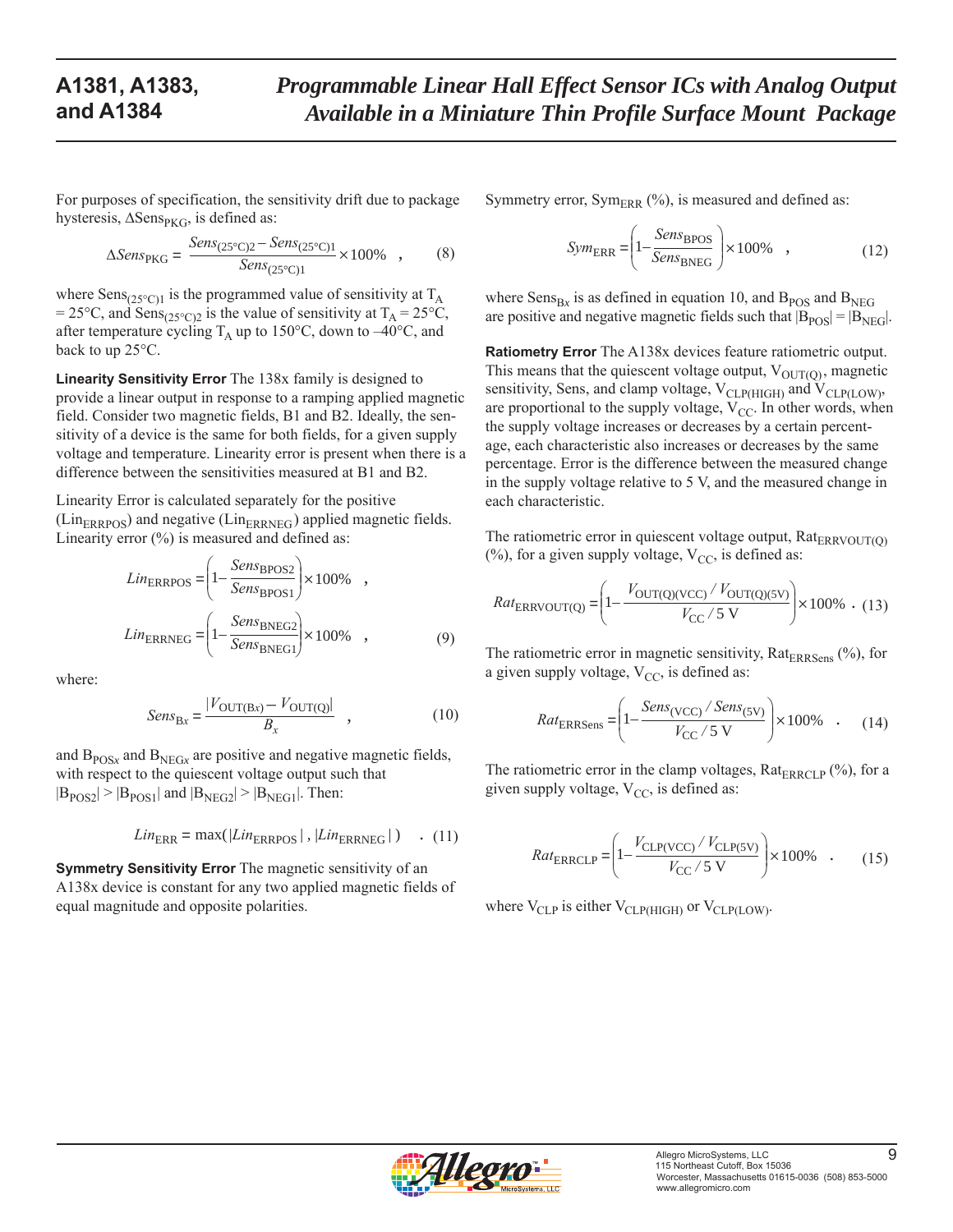## Typical Application Drawing



## Chopper Stabilization Technique

When using Hall-effect technology, a limiting factor for switchpoint accuracy is the small signal voltage developed across the Hall element. This voltage is disproportionally small relative to the offset that can be produced at the output of the Hall element. This makes it difficult to process the signal while maintaining an accurate, reliable output over the specified operating temperature and voltage ranges. Chopper stabilization is a unique approach used to minimize Hall offset on the chip. The patented Allegro technique, namely Dynamic Quadrature Offset Cancellation, removes key sources of the output drift induced by thermal and mechanical stresses. This offset reduction technique is based on a signal modulation-demodulation process. The undesired offset signal is separated from the magnetic field-induced signal in the frequency domain, through modulation. The subsequent demodulation acts as a modulation process for the offset, causing the magnetic field-induced signal to recover its original spectrum

at base band, while the DC offset becomes a high-frequency signal. The magnetic-sourced signal then can pass through a low-pass filter, while the modulated DC offset is suppressed. The chopper stabilization technique uses a 170 kHz high frequency clock. For the demodulation process, a sample and hold technique is used, where the sampling is performed at twice the chopper frequency (340 kHz). This high-frequency operation allows a greater sampling rate, which results in higher accuracy and faster signal-processing capability. This approach desensitizes the chip to the effects of thermal and mechanical stresses, and produces devices that have extremely stable quiescent Hall output voltages and Precise recoverability after temperature cycling. This technique is made possible through the use of a BiCMOS process, which allows the use of low-offset, low-noise amplifiers in combination with high-density logic integration and sampleand-hold circuits.



Concept of Chopper Stabilization Technique

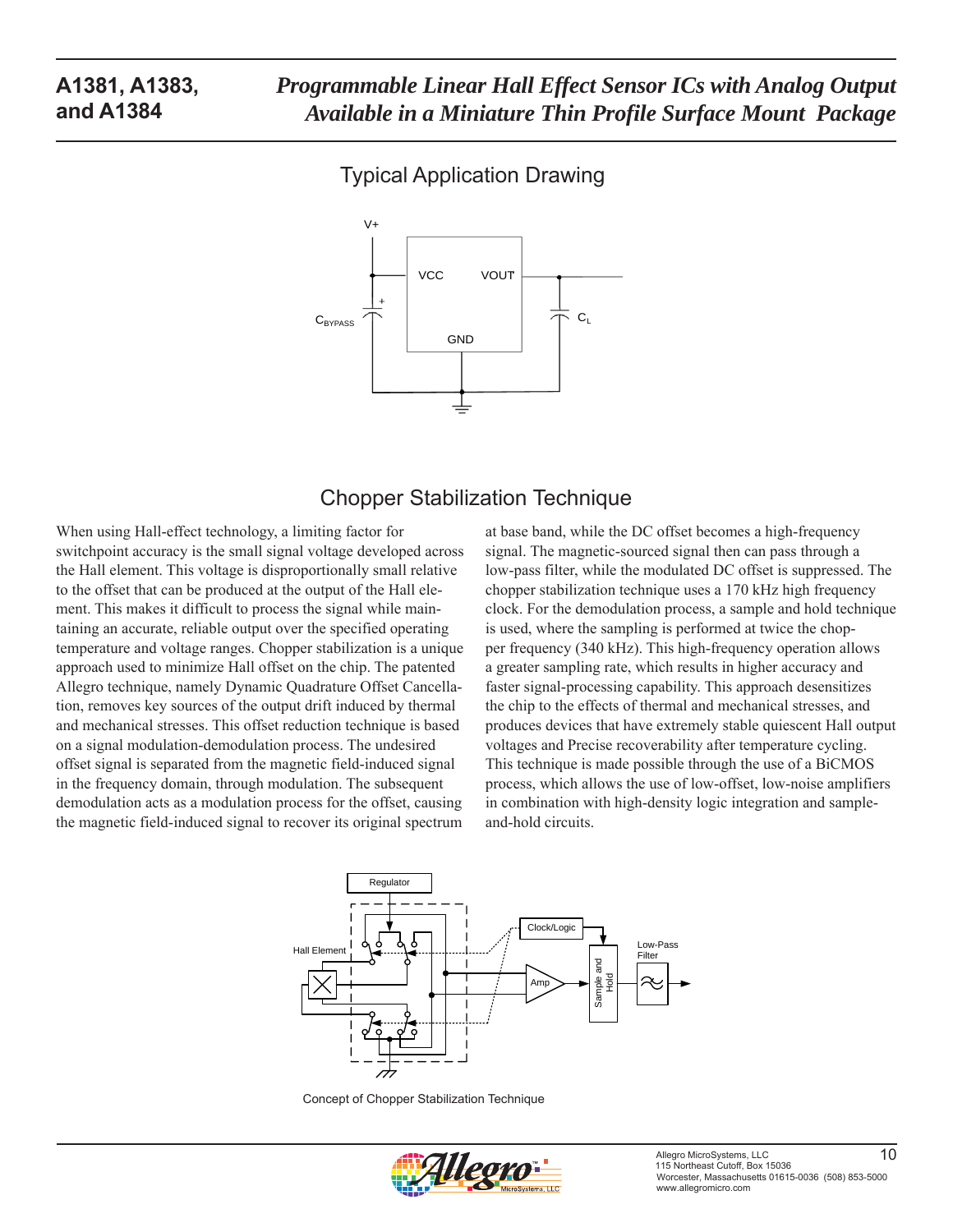*Programmable Linear Hall Effect Sensor ICs with Analog Output Available in a Miniature Thin Profile Surface Mount Package* 

**Definition of Terms**

# Programming Guidelines

#### **Overview**

Programming is accomplished by sending a series of input voltage pulses serially through the VOUT pin of the device. A unique combination of different voltage level pulses controls the internal programming logic of the device to select a desired programmable parameter and change its value. There are two programming pulses, referred to as a *high* voltage pulse, V<sub>PH</sub>, consisting of a  $V_{P(LOW)} - V_{P(HIGH)} - V_{P(LOW)}$  sequence and a *mid* voltage pulse,  $V_{PM}$ , consisting of a  $V_{P(LOW)} - V_{P(MID)} - V_{P(LOW)}$  sequence.

The 138x features Try mode, Blow mode, and Lock mode:

- In Try mode, the value of a single programmable parameter may be set and measured. The parameter value is stored temporarily, and resets after cycling the supply voltage. Note that other parameters cannot be accessed simultaneously in this mode.
- In Blow mode, the value of a single programmable parameter may be permanently set by blowing solid-state fuses internal to the device. Additional parameters may be blown sequentially.
- In Lock mode, a device-level fuse is blown, blocking the further programming of all parameters.

The programming sequence is designed to help prevent the device from being programmed accidentally; for example, as a result of noise on the supply line.

Although any programmable variable power supply can be used to generate the pulse waveforms, Allegro highly recommends using the Allegro Sensor IC Evaluation Kit, available on the Allegro Web site On-line Store. The manual for that kit is available for download free of charge, and provides additional information on programming these devices.

#### **Register.** The section of the programming logic that controls the choice of programmable modes and parameters.

**Bit Field.** The internal fuses unique to each register, represented as a binary number. Incrementing the bit field of a particular register causes its programmable parameter to change, based on the internal programming logic.

**Key**. A series of  $V_{PM}$  voltage pulses used to select a register, with a value expressed as the decimal equivalent of the binary value. The LSB of a register is denoted as key 1, or bit 0.

**Code**. The number used to identify the combination of fuses activated in a bit field, expressed as the decimal equivalent of the binary value. The LSB of a bit field is denoted as code 1, or bit 0.

**Addressing.** Incrementing the bit field code of a selected register by serially applying a pulse train through the VOUT pin of the device. Each parameter can be measured during the addressing process, but the internal fuses must be blown before the programming code (and parameter value) becomes permanent.

**Fuse Blowing.** Applying a V<sub>PH</sub> voltage pulse of sufficient duration at the  $V_{P(HIGH)}$  level to permanently set an addressed bit by blowing a fuse internal to the device. Once a bit (fuse) has been blown, it cannot be reset.

**Blow Pulse.** A  $V_{PH}$  voltage pulse of sufficient duration at the  $V_{\text{P(HIGH)}}$  level to blow the addressed fuse.

**Cycling the Supply.** Powering-down, and then powering-up the supply voltage. Cycling the supply is used to clear the programming settings in Try mode.

| <b>Characteristic</b>                    | Symbol                   | <b>Notes</b>                                                                                                                                                                                                                                                        | Min. | Typ.                     |     | Max. Units |
|------------------------------------------|--------------------------|---------------------------------------------------------------------------------------------------------------------------------------------------------------------------------------------------------------------------------------------------------------------|------|--------------------------|-----|------------|
|                                          | $V_{P(LOW)}$             |                                                                                                                                                                                                                                                                     |      |                          | 5.5 | $\vee$     |
| Programming Voltage                      | $V_{P(MID)}$             | Measured at the VOUT pin.                                                                                                                                                                                                                                           | 14   | 15                       | 16  | $\vee$     |
|                                          | $V_{P(HIGH)}$            |                                                                                                                                                                                                                                                                     | 26   | 27                       | 28  | $\vee$     |
| <b>Programming Current</b>               | $I_P$                    | Minimum supply current required to ensure proper fuse blowing. In addition, a min-<br>300<br>imum capacitance, $C_{\text{BLOW}}$ = 0.1 µF, must be connected between the VOUT and<br>GND pins during programming to provide the current necessary for fuse blowing. |      |                          |     | mA         |
|                                          | $t_{\text{OFF(HIGH)}}$   | Duration at $V_{P(LOW)}$ level following a $V_{P(HIGH)}$ level.                                                                                                                                                                                                     | 30   |                          |     | μs         |
|                                          | $t_{\mathsf{OFF(MID)}}$  | Duration at $V_{P(LOW)}$ level following a $V_{P(MID)}$ level.                                                                                                                                                                                                      | 5    |                          |     | μs         |
| Pulse Width<br>t <sub>ACTIVE(HIGH)</sub> |                          | Duration of V <sub>P(HIGH)</sub> level for V <sub>PH</sub> pulses during key/code selection.                                                                                                                                                                        | 30   |                          |     | μs         |
|                                          | t <sub>ACTIVE(MID)</sub> | Duration of V <sub>P(MID)</sub> level for V <sub>PH</sub> pulses during key/code selection.                                                                                                                                                                         | 15   |                          |     | μs         |
| t <sub>BLOW</sub>                        |                          | Duration at V <sub>P(HIGH)</sub> level for fuse blowing.                                                                                                                                                                                                            | 30   |                          |     | μs         |
| <b>Pulse Rise Time</b>                   | $t_{Pr}$                 | Rise time required for transitions from $V_{P(LOW)}$ to either $V_{P(MID)}$ or $V_{P(HIGH)}$ .                                                                                                                                                                      |      | $\overline{\phantom{a}}$ | 100 | $\mu s$    |
| Pulse Fall Time                          | $t_{\text{Pf}}$          | Fall time required for transitions from $V_{P(HIGH)}$ to either $V_{P(HID)}$ to $V_{P(LOW)}$ .                                                                                                                                                                      |      |                          | 100 | $\mu s$    |

#### **Programming Pulse Requirements, Protocol at T<sub>A</sub> = 25°C**

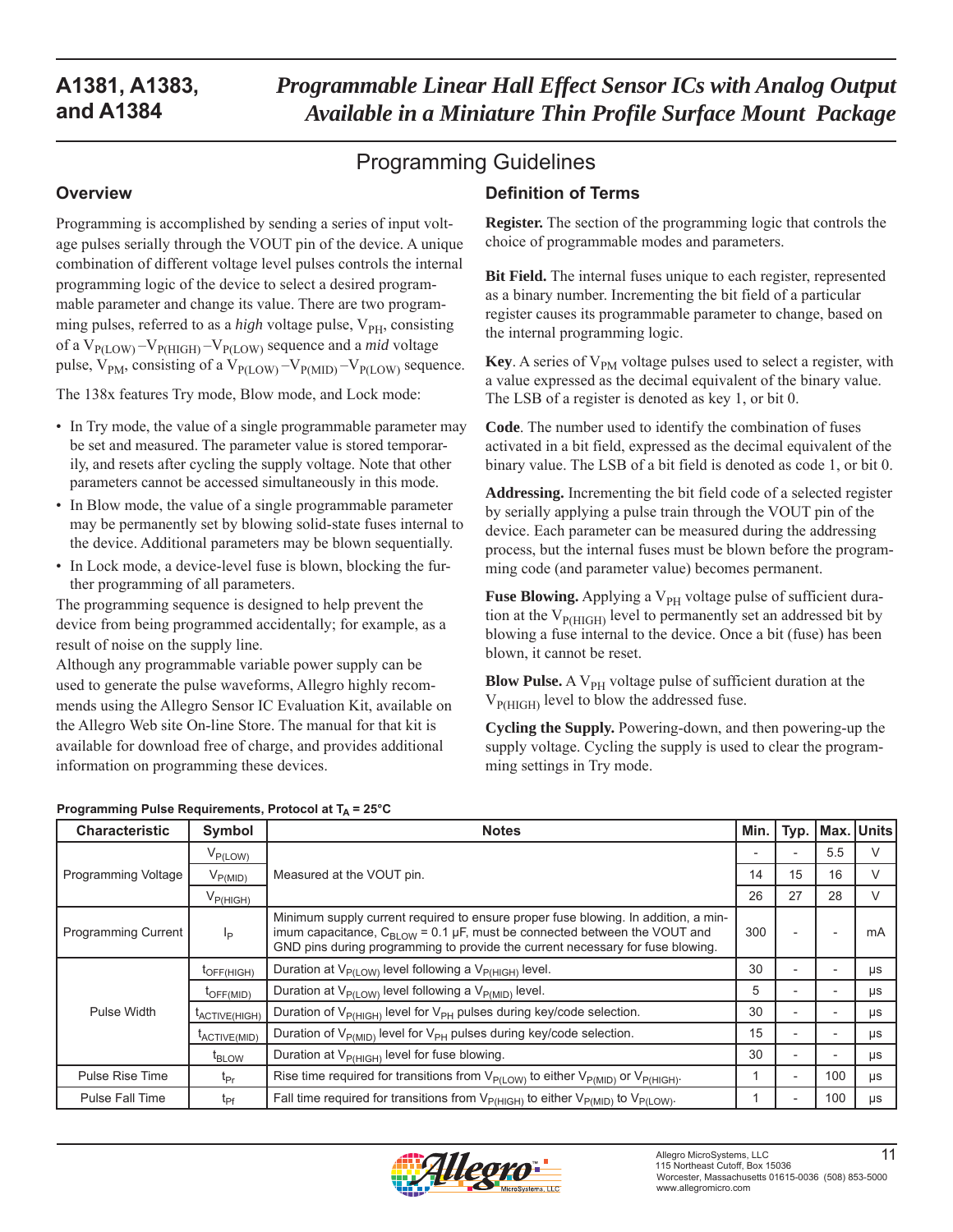## Programming Procedures

### **Parameter Selection**

Each programmable parameter can be accessed through a specific register. To select a register, a sequence of voltage pulses consisting of a  $V_{PH}$  pulse, a series of  $V_{PM}$  pulses, and a  $V_{PH}$  pulse (with no  $V_{CC}$  supply interruptions) must be applied serially to the VOUT pin. The number of V<sub>PM</sub> pulses is called the *key*, and uniquely identifies each register. The pulse train used for selection of the first register, key 1, is shown in figure 1.



Figure 1. Parameter selection pulse train. This shows the sequence for selecting the register corresponding to key 1, indicated by a single  $V_{PM}$ pulse.



Figure 2. Bit field addressing pulse train. Addressing the bit field by incrementing the code causes the programmable parameter value to change. The number of bits available for a given programming code, *n*, varies among parameters; for example, the bit field for  $V_{\text{OUT}(Q)}$  has 6 bits available, which allows 63 separate codes to be used.

The A138x has three registers that select among the five programmable parameters:

- Register 1: Quiescent voltage output,  $V_{\text{OUT(0)}}$
- Register 2: Sensitivity, Sens
- Register 3: Sensitivity temperature coefficient,  $TC_{Sens}$ Polarity, POL Overall device locking, LOCK

### **Bit Field Addressing**

After a programmable parameter has been selected, a  $V_{\text{PH}}$  pulse transitions the programming logic into the bit field addressing state. Applying a series of  $V_{PM}$  pulses to the VOUT pin of the device, as shown in figure 2, increments the bit field of the selected parameter.

When addressing the bit field, the number of  $V_{PM}$  pulses is represented by a decimal number called a *code*. Addressing activates the corresponding fuse locations in the given bit field by incrementing the binary value of an internal DAC. The value of the bit field (and code) increments by one with the falling edge of each  $V_{PM}$  pulse, up to the maximum possible code (see the Programming Logic table). As the value of the bit field code increases, the value of the programmable parameter changes.

Measurements can be taken after each pulse to determine if the desired result for the programmable parameter has been reached. Cycling the supply voltage resets all the locations in the bit field that have unblown fuses to their initial states.

### **Fuse Blowing**

After the required code is found for a given parameter, its value can be set permanently by blowing individual fuses in the appropriate register bit field. Blowing is accomplished by applying a V<sub>PH</sub> pulse, called a *blow pulse*, of sufficient duration at the  $V_{\text{P(HIGH)}}$  level to permanently set an addressed bit by blowing a fuse internal to the device. Due to power requirements, the fuse for each bit in the bit field must be blown individually. To accomplish this, the code representing the desired parameter value must be translated to a binary number. For example, as shown

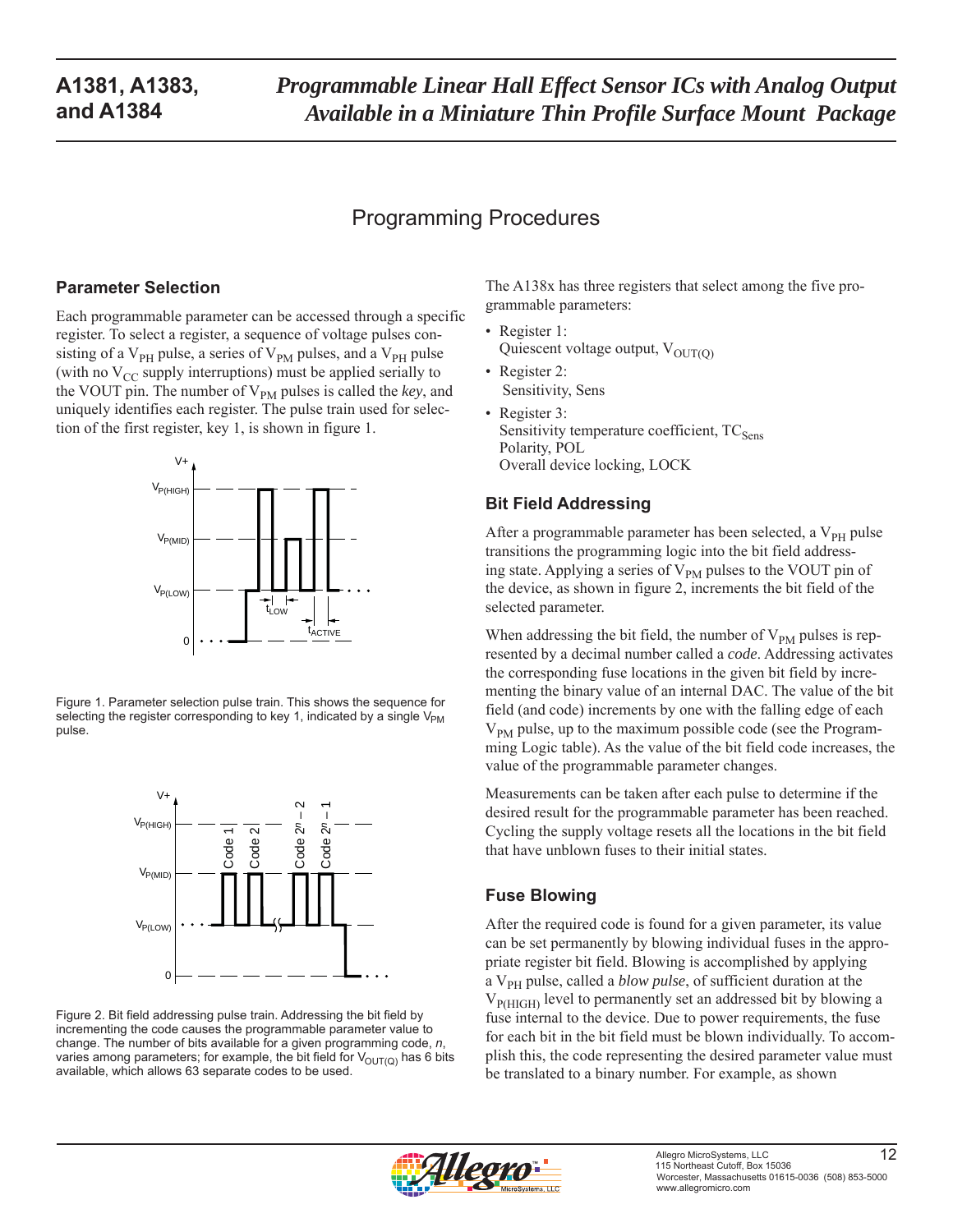in figure 3, decimal code 5 is equivalent to the binary number 101. Therefore bit 2 (code 4) must be addressed and blown, the device power supply cycled, and then bit 0 (code 1) addressed and blown. An appropriate sequence for blowing code 5 is shown in figure 4. The order of blowing bits, however, is not important. Blowing bit 0 first, and then bit 2 is acceptable.

Note: After blowing, the programming is not reversible, even after cycling the supply power. Although a register bit field fuse cannot be reset after it is blown, additional bits within the same register can be blown at any time until the device is locked. For example, if bit 1 (binary 10) has been blown, it is still possible to blow bit 0. The end result would be binary 11 (decimal code 3).



Figure 3. Example of code 5 broken into its binary components, which are code 4 and code 1.

### **Locking the Device**

After the desired code for each parameter is programmed, the device can be locked to prevent further programming of any parameters.

#### **Additional Guidelines**

The additional guidelines in this section should be followed to ensure the proper behavior of these devices:

- A 0.1  $\mu$ F blowing capacitor, C<sub>BLOW</sub>, must be mounted between the VOUT pin and the GND pin during programming, to ensure enough current is available to blow fuses.
- The  $C_{\text{BLOW}}$  blowing capacitor must be replaced in the final application with a suitable  $C_{L}$ . (The maximum load capacitance is 10 nF for proper operation.)
- The power supply used for programming must be capable of delivering at least 26 V and 300 mA.
- Be careful to observe the  $t_{\text{LOW}}$  delay time before powering down the device after blowing each bit.
- The following programming order is recommended:
	- 1. POL
	- 2. TC<sub>SENS</sub>
	- 3. Sens
	- 4.  $V_{OUT(Q)}$
	- 5. LOCK (only after all other parameters have been programmed and validated, because this prevents any further programming of the device)



Figure 4. Example of programming pulses applied to the VOUT pin that result in permanent parameter settings. In this example, the register corresponding to key 1 is selected and code 5 is addressed and blown.

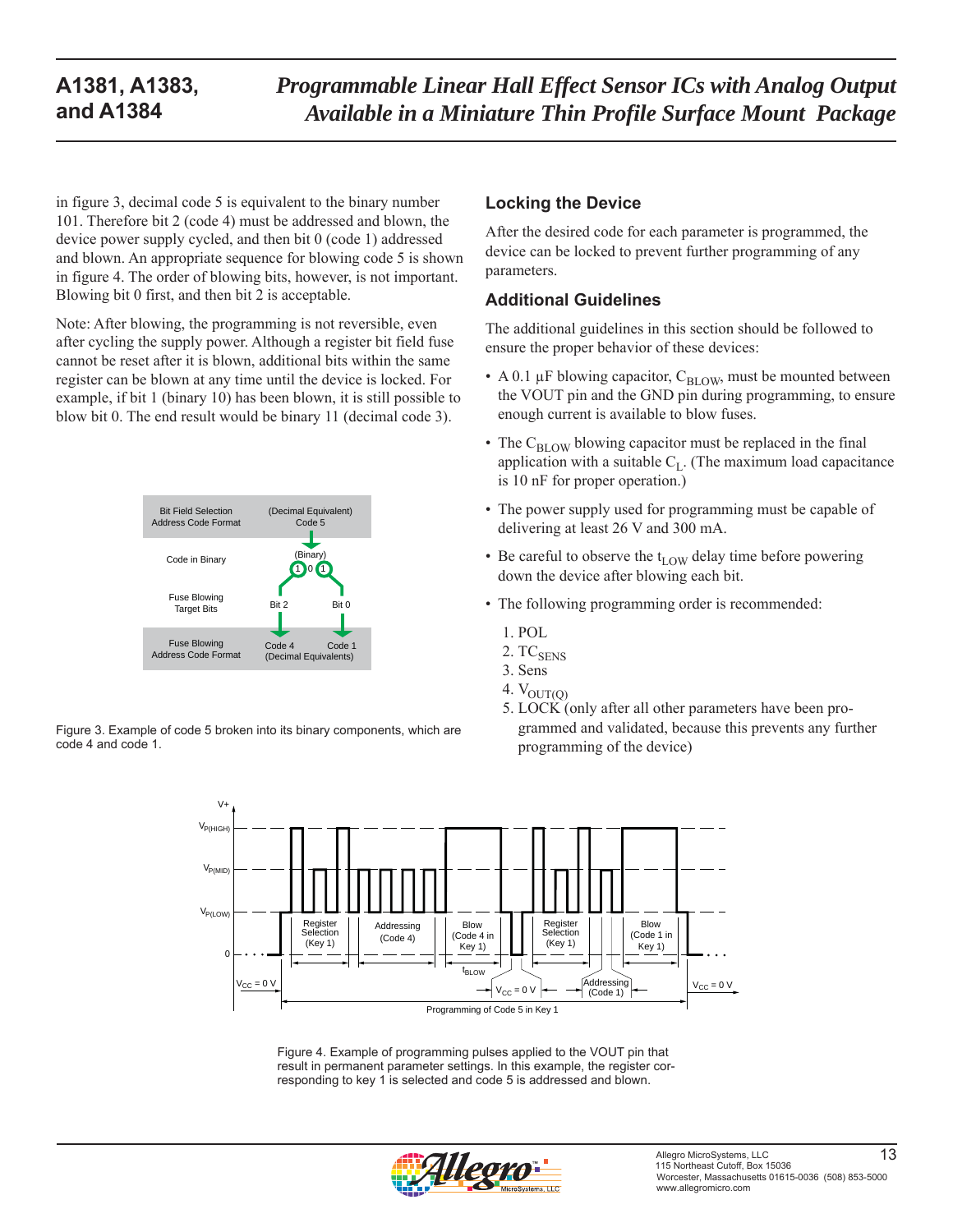# Programming Modes

### **Try Mode**

Try mode allows a single programmable parameter to be tested without permanently setting its value. Multiple parameters cannot be tested simultaneously in this mode. After powering the VCC supply, select the desired parameter register and address its bit field. When addressing the bit field, each  $V_{PM}$  pulse increments the value of the parameter register, up to the maximum possible code (see Programming Logic table). The addressed parameter value remains stored in the device even after the programming drive voltage is removed from the VOUT pin, allowing the value to be measured. Note that for accurate time measurements, the blow capacitor,  $C_{\text{BIOW}}$ , should be removed during output voltage measurement.

It is not possible to decrement the value of the register without resetting the parameter bit field. To reset the bit field, and thus the value of the programmable parameter, cycle the supply  $(V_{CC})$  voltage.

### **Blow Mode**

After the required value of the programmable parameter is found using Try mode, its corresponding code should be blown to make its value permanent. To do this, select the required parameter register, and address and blow each required bit separately (as described in the Fuse Blowing section). The supply must be cycled between blowing each bit of a given code. After a bit is blown, cycling the supply will not reset its value.

## **Lock Mode**

To lock the device, address the LOCK bit and apply a blow pulse with  $C_{\text{BLOW}}$  in place. After locking the device, no future programming of any parameter is possible.

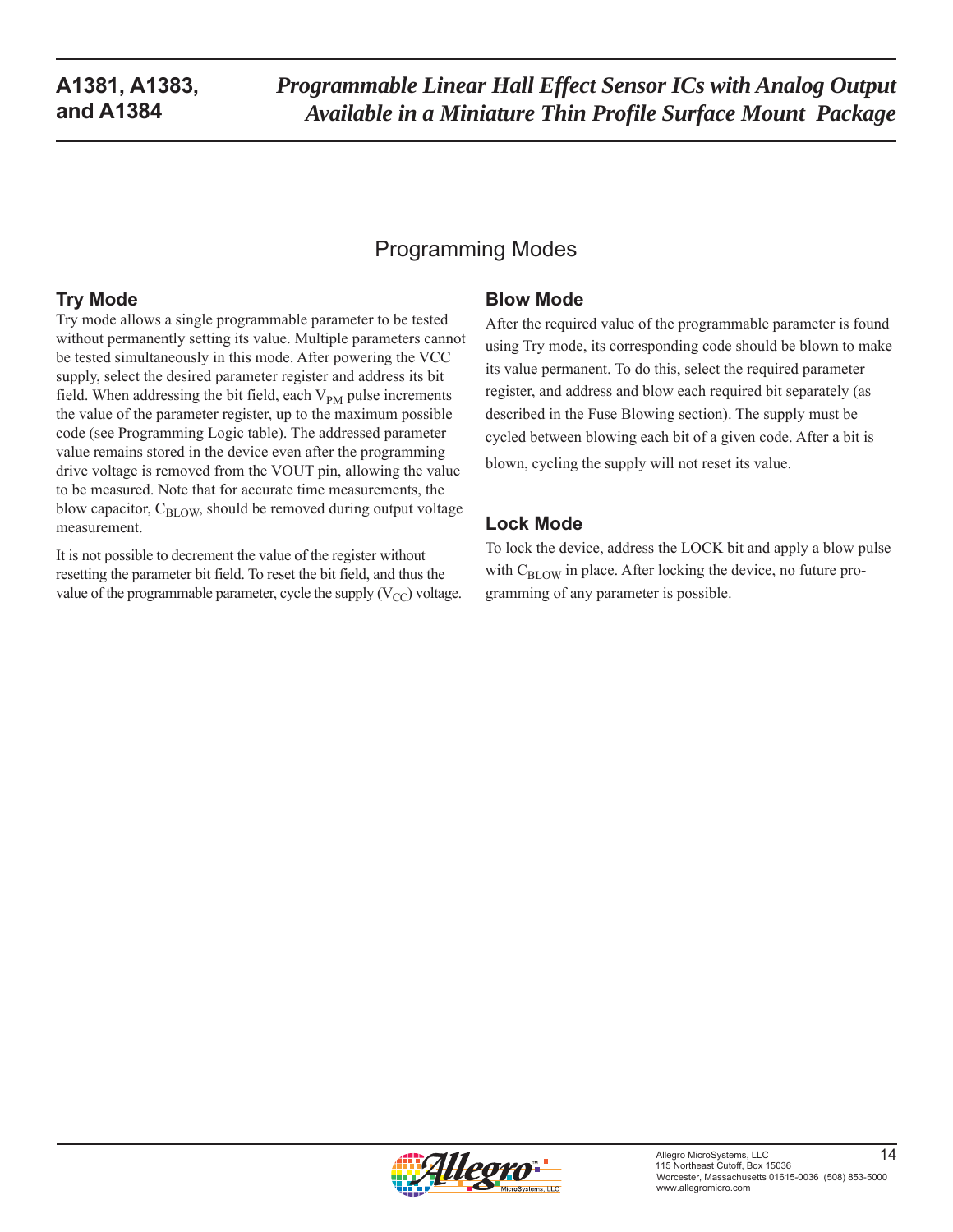## Programming State Machine



**Initial State** After system power-up, the programming logic is reset to a known state. This is referred to as the Initial state. All the bit field locations that have intact fuses are set to logic 0. While in the Initial state, any  $V_{PM}$  pulses on the VOUT pin are ignored. To enter the Parameter Selection state, apply one V<sub>PH</sub> pulse on the VOUT pin.

**Parameter Selection State** This state allows the selection of the parameter register containing the bit fields to be programmed. To select a parameter register, increment through the keys by applying  $V_{PM}$  pulses on the VOUT pin. Register keys select among the following programming parameters:

- 1 pulse Sens
- 2 pulses  $V_{\text{OUT(0)}}$
- $\cdot$  3 pulses TC<sub>SENS</sub>, POL, and LOCK

To enter the Bit Field Addressing state, apply one  $V_{PH}$  pulse on the VOUT pin.

**Bit Field Addressing State** This state allows the selection of the individual bit fields to be programmed in the selected parameter register (see Programming Logic table). To leave this state, either cycle device power or blow the fuses for the selected code. Note that merely addressing the bit field does not permanently set the value of the selected programming parameter; fuses must be blown to do so.

**Fuse Blowing State** To blow an addressed bit field, apply a  $V_{PH}$  pulse on the VOUT pin. Power to the device should then be cycled before additional programming is attempted. Note: Each bit representing a decimal code must be blown individually (see the Fuse Blowing section).

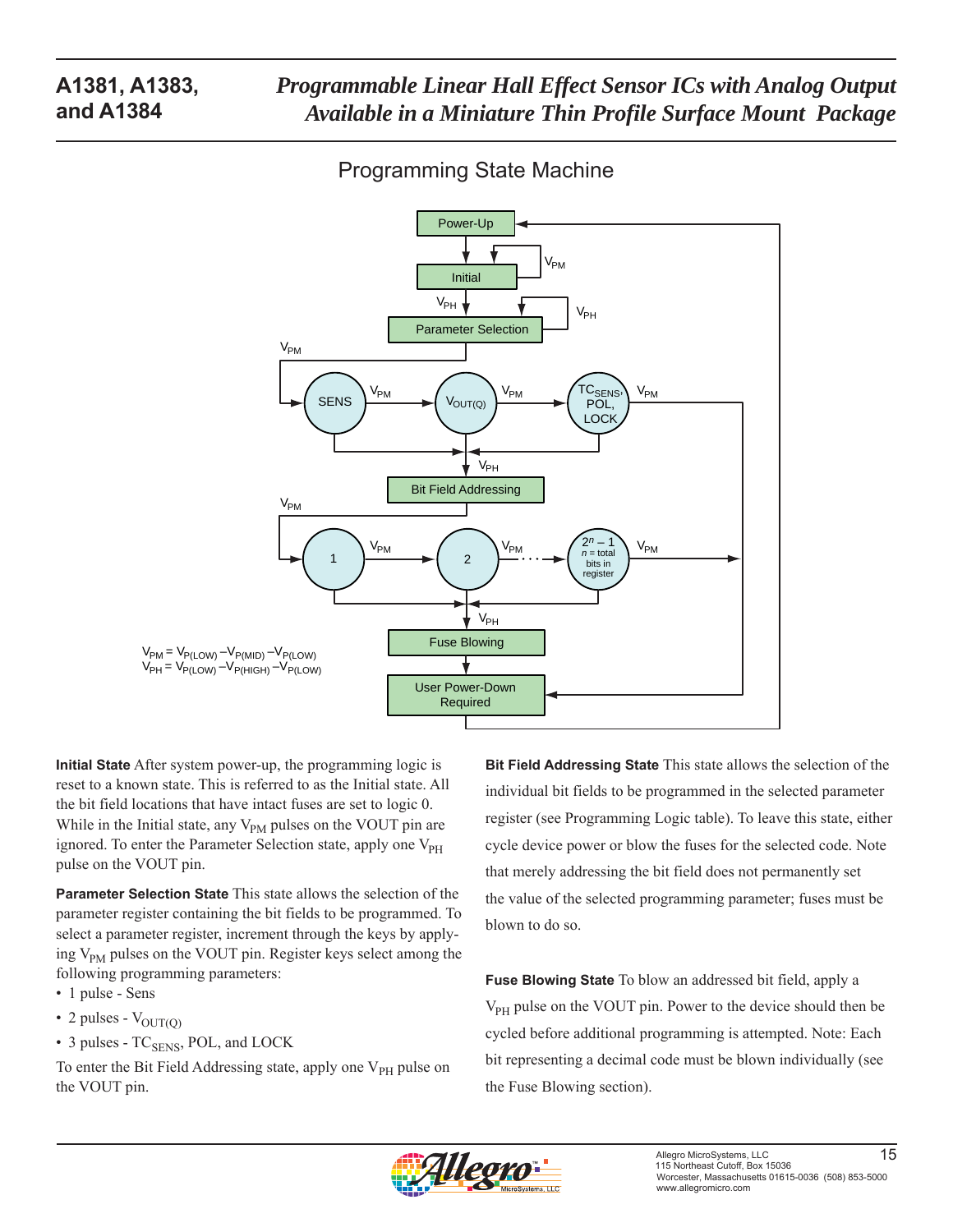#### **Programming Logic Table**

| Programmable                          |                                                 | <b>Bit Field Address</b>          |                                                                                                                                                         |
|---------------------------------------|-------------------------------------------------|-----------------------------------|---------------------------------------------------------------------------------------------------------------------------------------------------------|
| <b>Parameter</b><br>(Register Key)    | <b>Binary Format</b><br>[MSB $\rightarrow$ LSB] | <b>Decimal Equivalent</b><br>Code | <b>Description</b>                                                                                                                                      |
| Sens                                  | 000000                                          | 0                                 | Initial value (Sens $_{init}$ )                                                                                                                         |
| (1)                                   | 111111                                          | 63                                | Maximum value of sensitivity (Sens) in range                                                                                                            |
|                                       | 000000                                          | $\Omega$                          | Initial value $(V_{OUT(Q)init})$                                                                                                                        |
| $V_{\text{OUT}(Q)}$<br>(2)            | 111111                                          | 63                                | Maximum value of quiescent voltage output<br>$(VOUT(Q))$ in range; B = 0 G                                                                              |
| TC <sub>SENS</sub> , POL, LOCK<br>(3) | 000000                                          | $\Omega$                          | Initial value of sensitivity temperature coefficient<br>range $(TC_{Sensitivity})$                                                                      |
|                                       | 000111                                          | 7                                 | Maximum value of sensitivity temperature coef-<br>ficient $(TC_{Sens})$ in range                                                                        |
|                                       | 001000                                          | 8                                 | POL bit, switches polarity (causes $V_{\text{OUT}}$ to<br>increase with a negative [north polarity] field<br>applied to the branded face of the device) |
|                                       | 010000                                          | 16                                | LOCK bit, enables permanent locking of all pro-<br>gramming bit fields in the device                                                                    |

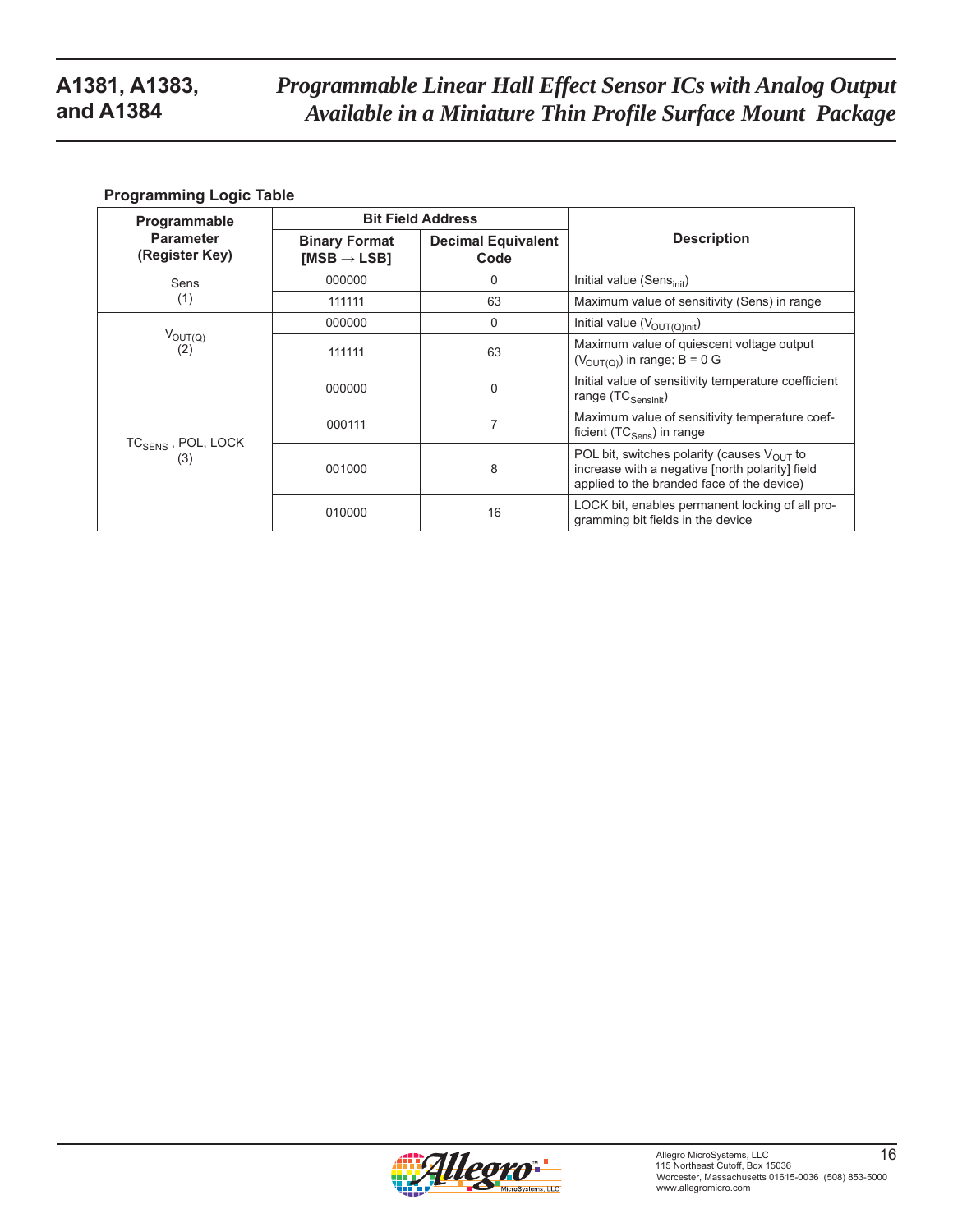Package LH, 3 Pin; (SOT-23W)



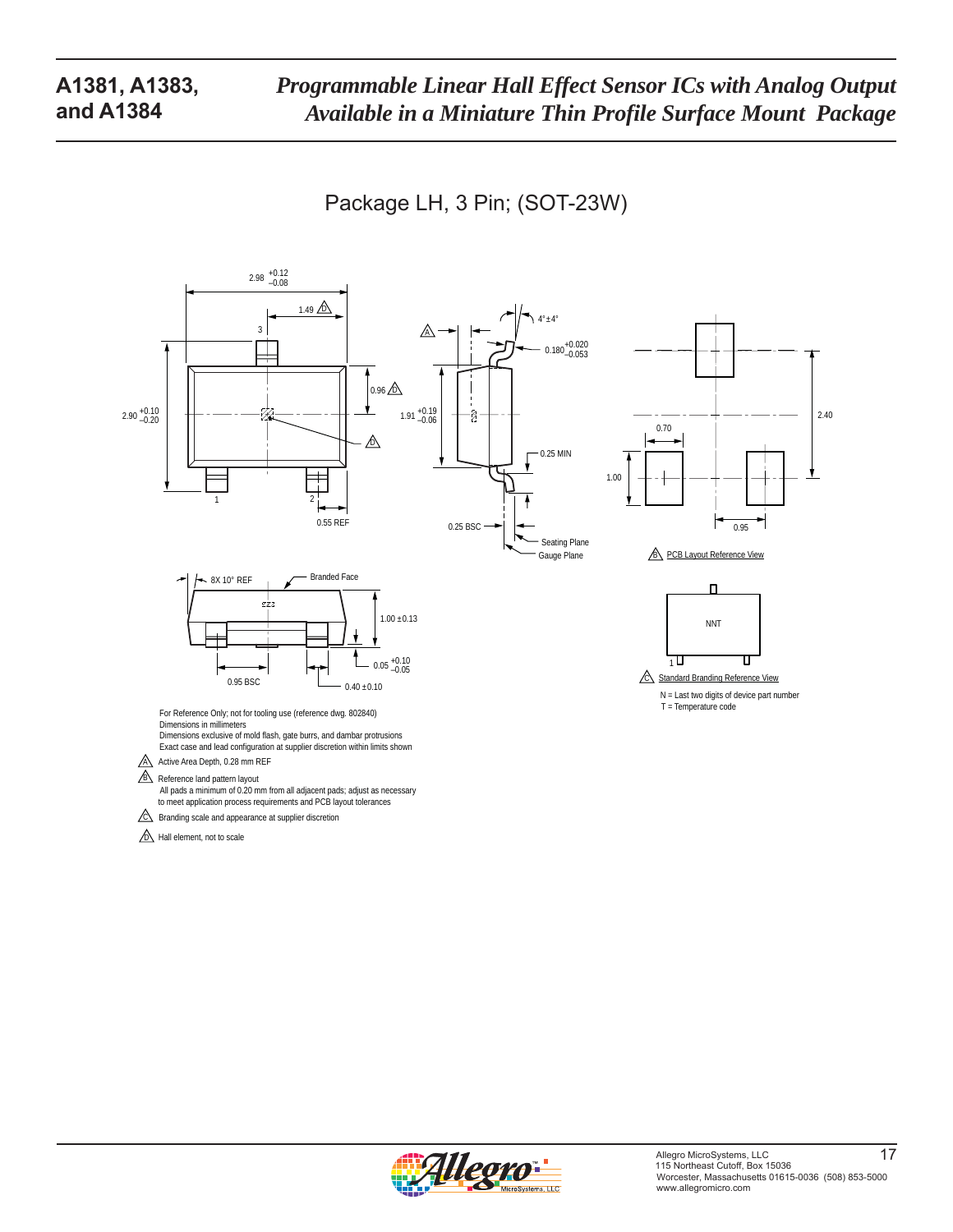Package UA, 3-Pin SIP